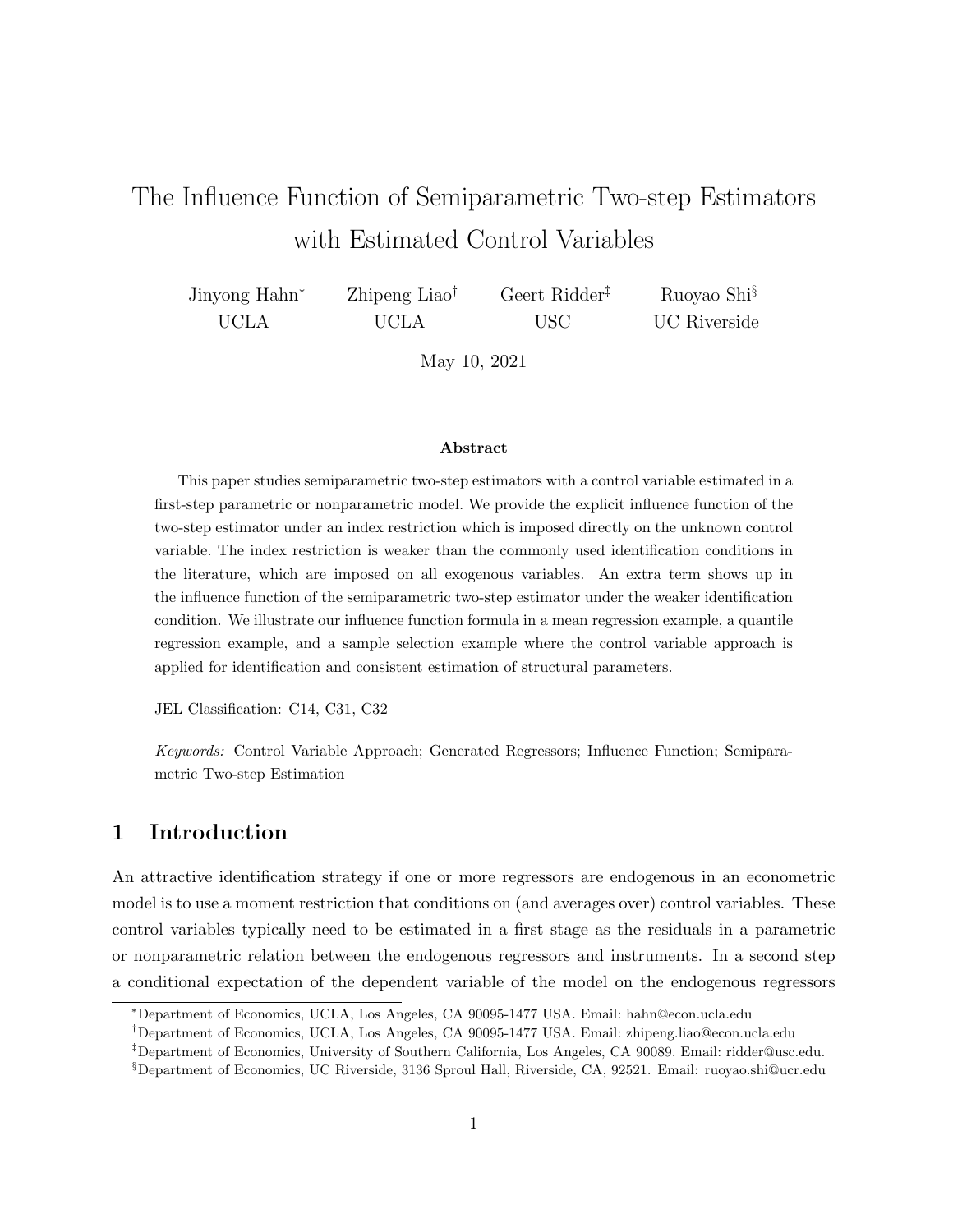and the control variables can be estimated nonparametrically as in [Imbens and Newey](#page-16-0) [\(2009\)](#page-16-0), and this conditional expectation can be averaged over the control variables to obtain the Average Structural Function (ASF). However in applied work, parametric or semiparametric specifications along the line of [Rivers and Vuong](#page-16-1) [\(1988\)](#page-16-1) or [Blundell and Powell](#page-16-2) [\(2004\)](#page-16-2) are likely to be adopted, and it is of interest to understand how statistical (asymptotic) inference about the estimated finite-dimensional parameters should be implemented. [Li and Wooldridge](#page-16-3) [\(2002\)](#page-16-3), [Lee](#page-16-4) [\(2007\)](#page-16-4), and [Newey](#page-16-5) [\(2009\)](#page-16-5) are some of the well-known papers that established the asymptotic distribution of such two-step estimators for some specific models. These papers all consider a second step specification which takes the form of a partially linear regression model, where the estimated control variable enters as an argument of a nonparametric function.

The purpose of our paper is to develop a unified framework to understand inferential issues arising from such two-step estimation. We are interested in estimating a finite dimensional vector of parameters  $\beta_* \in \mathbb{R}^k$ , which is identified together with an unknown function  $\lambda_* (\cdot)$  as the unique solution of a minimization problem. That is,

<span id="page-1-0"></span>
$$
(\beta_*, \lambda_*) \equiv \arg\min_{\beta, \lambda} \mathbb{E}\left[\psi(Z, \beta, \lambda(v(\pi_*)))\right],\tag{1}
$$

where Z is a vector of all observable variables,  $v(\pi) \equiv v(Z, \pi)$  is the control variable that is known up to  $\pi_*$  and  $\pi_*$  is a finite-dimensional parameter or a vector of unknown functions identified outside the model in a first-stage. The  $v(\cdot)$  is determined by the procedure used to generate the control variable that enters as an argument of the nonparametric part  $\lambda_*(\cdot)$ . The criterion function  $\psi(z,\beta,\lambda)$  is known.

We make three technical contributions. First, we consider criterion functions  $\psi(z,\beta,\lambda)$  that are general enough to nest many specific models, such as the nonlinear regression and the quantile regression models, as special cases, providing a unified framework to understand the inferential problems. Second, we relax certain moment restrictions that were imposed in the previous literature. The previous literature assumed that the "error" in the second step is (mean or quantile) independent of the endogenous regressor given a set of instruments, whereas we relax the assumption and impose conditional independence given just the control variable. For example, let's consider a model  $Y = X\beta_* + \lambda_*(v) + \varepsilon$ , where  $X = W^\top \pi_* + v$ . A common assumption in the literature is  $\mathbb{E}[\varepsilon|X,W] = 0$ , which is stronger than  $\mathbb{E}[\varepsilon|X,v] = 0$ . We adopt variants of the latter assumption, and derive the asymptotic distribution under the weaker assumption. We show that the weaker assumption does make a difference in the asymptotic distribution. Although the stronger condition  $\mathbb{E}[\varepsilon|X,W]=0$  is commonly used in the early literature, recent applications of the control variable approach relax this condition and impose the weaker conditional independence restriction given the control variable to achieve identification (see, e.g., [Johnsson and Moon](#page-16-6) [\(2015\)](#page-16-6) and [Auerbach](#page-16-7) [\(2019\)](#page-16-7)). Therefore, our results can be applied to derive the asymptotic distribution of the two-step estimators in these recent works. Third, we follow Newey's (1994) path-derivative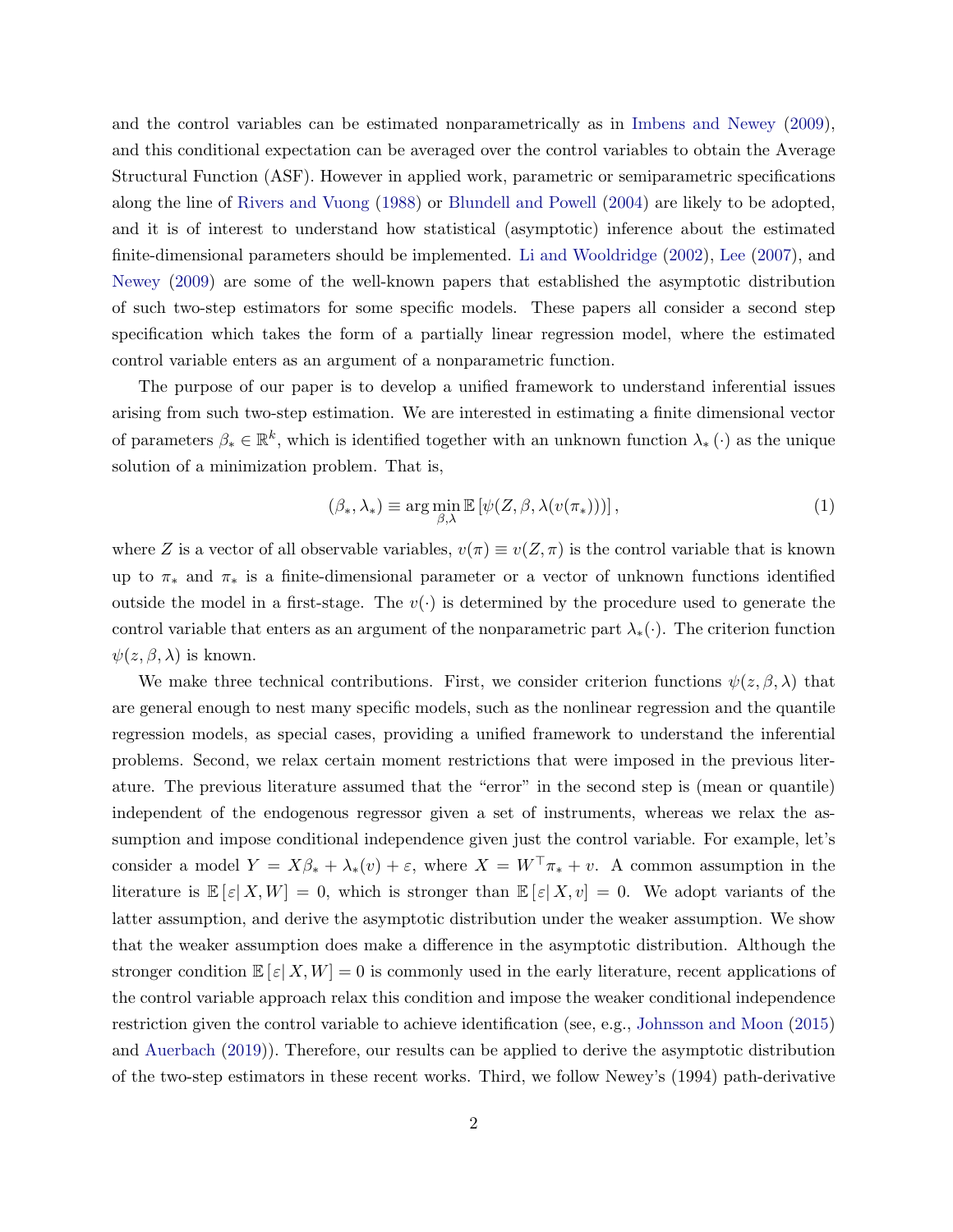calculations to characterize the influence function that takes account of the estimation noise of the control variable, and therefore, our result is invariant to the specific method of nonparametric estimation in the second step.

The rest of the paper is organized as follows. Section [2](#page-2-0) gives several examples where the control variable approach can be applied to identify and estimate the parameters of interest. Section [3](#page-6-0) derives the influence function of the semiparametric two-step estimator when  $\pi_*$  is estimated in a parametric first step. Section [4](#page-9-0) extends the result in Section [3](#page-6-0) and provides the influence function of the semiparametric two-step estimator when  $\pi_*$  is estimated by a nonparametric firststep estimation. Section [5](#page-11-0) applies the influence function formula established in Sections [3](#page-6-0) and [4](#page-9-0) to the examples discussed in Section [2.](#page-2-0) Section [6](#page-15-0) concludes. The appendix offers proofs.

*Notation.* For any real matrix A, we use  $A^{\top}$  to denote the transpose of A. We use  $a_i$  to denote the jth component of a vector a. For any multivariate function  $f(\cdot): \mathbb{R}^{d_x} \longmapsto \mathbb{R}$ , we use  $\partial f(x)/\partial x$ to denote the  $d_x \times 1$  vector  $(\partial f(x)/\partial x_1, \ldots, \partial f(x)/\partial x_{d_x})^{\top}$ ,  $\partial f(x)/\partial x^{\top}$  to denote the transpose of  $\partial f(x)/\partial x$  and  $\partial^2 f(x)/\partial x \partial x^{\top}$  to denote the  $d_x \times d_x$  matrix whose *i*th row and *j*th column component is  $\partial^2 f(x)/\partial x_i \partial x_j$  for any  $i, j = 1, ..., d_x$ . For any multivariate vector-valued function  $f(\cdot): \mathbb{R}^{d_x} \longmapsto \mathbb{R}^{d_f}$ , we use  $\partial f(x) / \partial x^{\top}$  to denote the  $d_f \times d_x$  matrix whose *i*th row and *j*th column component is  $\partial f_i(x)/\partial x_j$  for any  $i=1,\ldots,d_f$  and any  $j=1,\ldots,d_x$ . We use  $A \equiv B$  to denote that  $A$  is defined as  $B$ .

#### <span id="page-2-0"></span>2 Examples

In this section, we provide several examples where the control variable approach is applied to identify and to estimate the parameters of interest. The main theory established in the next two sections can be used to derive the influence functions of the semiparametric two-step estimators in these examples.

Example 1 (Mean Regression). Consider the following nonlinear regression model

<span id="page-2-1"></span>
$$
Y = m(X, W_0, \beta_*) + u,\tag{2}
$$

where Y is the dependent variable, X is an endogenous regressor and  $W_0$  is a vector of exogenous regressors, u is the unobservable residual term, the function  $m(x, w_0, \beta)$  is known up to  $\beta$  and  $\beta_*$ denotes the unknown parameter of interest. To achieve identification of  $\beta_*$ , we assume there exists a control variable  $v \equiv v(X, W, \pi_*)$ , where  $W \equiv (W_0^{\top}, W_1^{\top})^{\top}$  and  $v(x, w, \pi)$  is known up to  $\pi$ , such that

<span id="page-2-2"></span>
$$
\mathbb{E}\left[u\right|X,W_0,v\right]=\mathbb{E}\left[u\right|v\right].\tag{3}
$$

The above condition is imposed on the control variable  $v(X, W, \pi_*)$  which is an "index" function of X and W. Therefore, this condition is weaker than the condition  $(10)$  below which is imposed on  $X$  and  $W$ .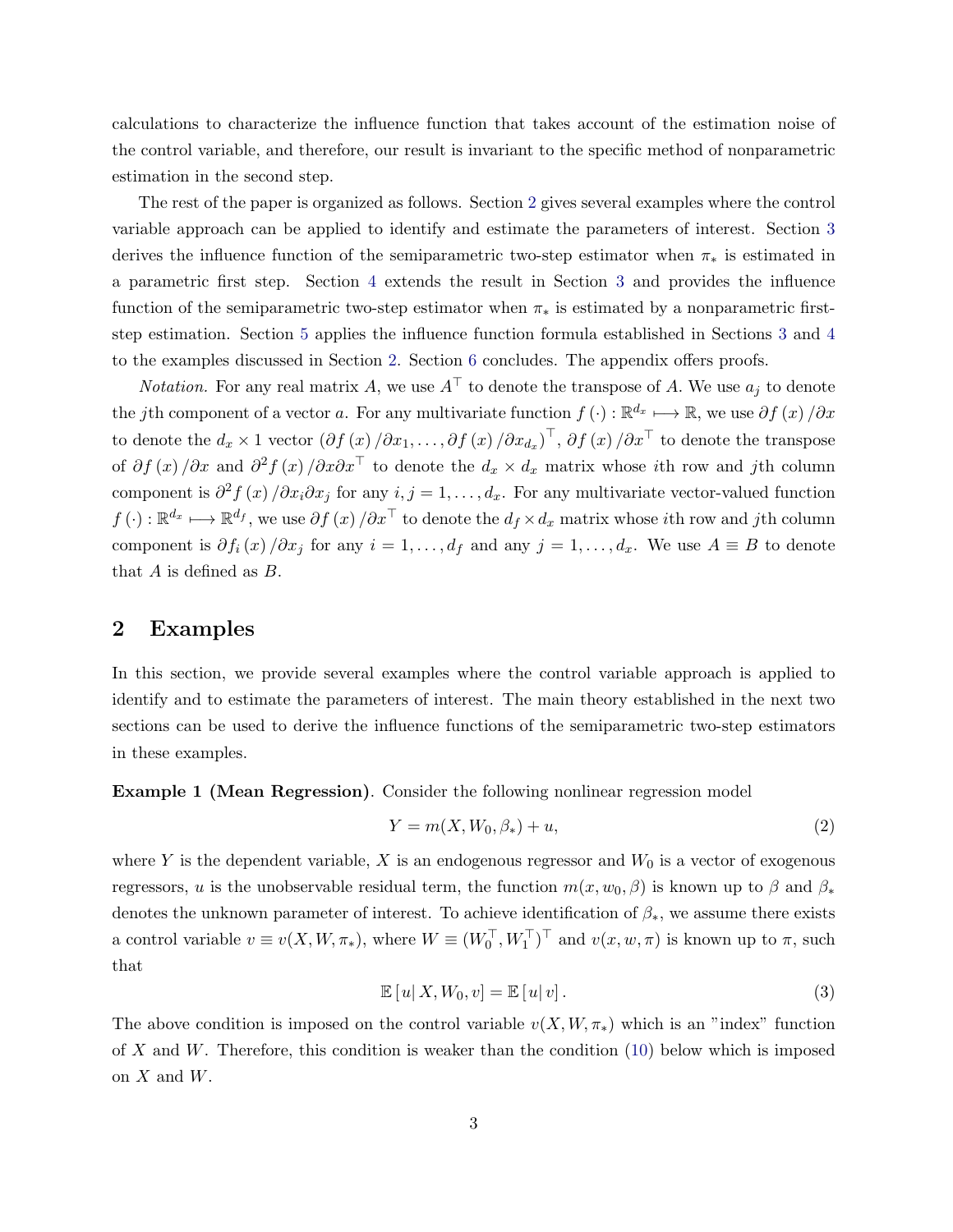Let  $\lambda_*(v) \equiv \mathbb{E}[u|v]$  and  $\varepsilon \equiv u - \lambda_*(v)$ . Then we can write [\(2\)](#page-2-1) as

$$
Y = m(X, W_0, \beta_*) + \lambda_*(v) + \varepsilon. \tag{4}
$$

By the definition of  $\lambda_*(v)$  and the restriction in [\(3\)](#page-2-2)

<span id="page-3-3"></span>
$$
\mathbb{E}\left[\left|\mathcal{E}\right|X,W_0,v\right] = 0,\tag{5}
$$

which implies that the finite dimensional parameter  $\beta_*$  is identified together with the unknown function  $\lambda_*(v)$  as the minimizer of the following problem

<span id="page-3-1"></span>
$$
\min_{\beta,\lambda} \mathbb{E}\left[2^{-1} |Y - m(X, W_0, \beta) - \lambda(v)|^2\right].
$$
\n(6)

To construct a feasible estimator of unknown parameters  $\beta_*$  and  $\lambda_*$  based on [\(6\)](#page-3-1), we assume that there exists a first-step estimator  $\hat{\pi}$  of  $\pi_*$  such that  $v_i$  is estimated by  $\hat{v}_i \equiv v(X_i, W_i, \hat{\pi})$ . For example, the first step could be a non-linear regression of the reduced form

$$
X_i = \varphi(W_i, \pi_*) + v_i, \text{ where } \mathbb{E}\left[v_i \middle| W_i\right] = 0 \tag{7}
$$

where  $\varphi(w,\pi)$  is known up to  $\pi$ . In this case, we have  $v(X_i,W_i,\pi) \equiv X_i - \varphi(W_i,\pi)$ ,  $\hat{\pi}$  is the nonlinear regression estimator, and  $\hat{v}_i$  is the fitted residual. The first step could also be a nonparametric regression of the reduced form

$$
X_i = \pi_*(W_i) + v_i, \text{ where } \mathbb{E}\left[v_i \middle| W_i\right] = 0. \tag{8}
$$

In this case, we have  $v(X_i, W_i, \pi) \equiv X_i - \pi(W_i)$ ,  $\hat{\pi}$  is the nonparametric regression estimator of  $X_i$ on  $W_i$ , and  $\hat{v}_i$  is the fitted residual from the nonparametric estimation. Given a random sample  $\{(Y_i, X_i, W_i^{\top})^{\top}\}_{i=1}^n$  and the estimate  $\hat{v}_i$  from the first step,  $\beta_*$  and  $\lambda_*(v)$  can be estimated by the semiparametric two-step mean regression

$$
(\hat{\beta}, \hat{\lambda}) \equiv \arg \min_{\beta, \lambda} \sum_{i=1}^{n} 2^{-1} |Y_i - m(X_i, W_{0,i}, \beta) - \lambda(\hat{v}_i)|^2.
$$
 (9)

The main result established in the next two sections can be applied to derive the influence function of  $\hat{\beta}$ .

This example nests the model studied in [Li and Wooldridge](#page-16-3) [\(2002\)](#page-16-3), where the control variable  $v_i$  is parametrically specified. More importantly, the identification condition  $(3)$  is weaker than the condition

<span id="page-3-0"></span>
$$
\mathbb{E}\left[u\right|X,W] = \mathbb{E}\left[u\right|v\right],\tag{10}
$$

which implies that

<span id="page-3-2"></span>
$$
\mathbb{E}\left[\varepsilon|X,W\right] = 0.\tag{11}
$$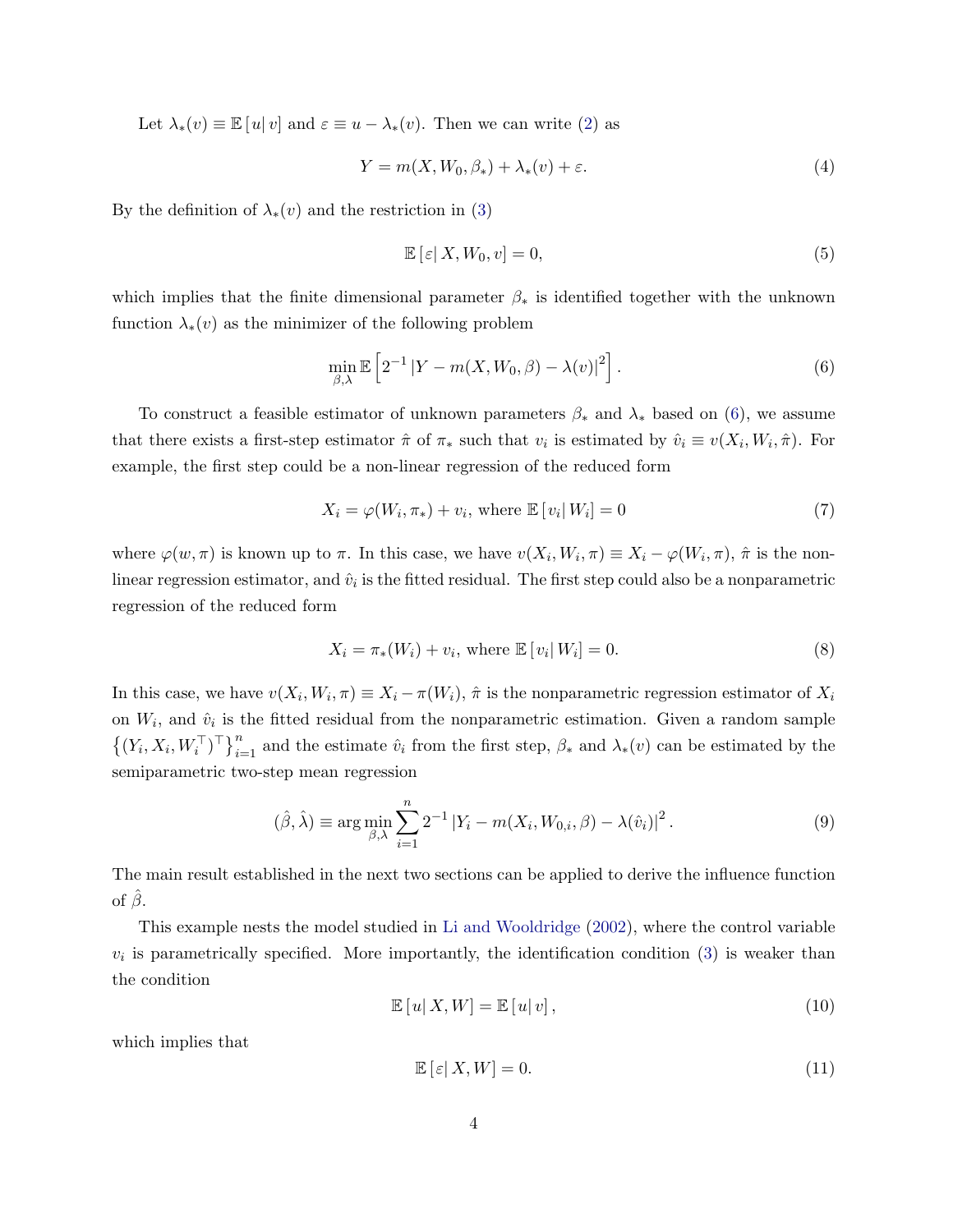[Li and Wooldridge](#page-16-3) [\(2002\)](#page-16-3) derive the root-n asymptotic normality of the two-step estimator under [\(11\)](#page-3-2). As we shall see in Section [5,](#page-11-0) the influence function and the asymptotic variance of the two-step estimator  $\hat{\beta}$  are different under the weaker identification condition in [\(3\)](#page-2-2).

Example 2 (Quantile Regression). Suppose that we are interested in estimating the quantile structural effect of a set of explanatory variables on a dependent variable Y through the following model

<span id="page-4-0"></span>
$$
Y = X\theta_{\alpha,*} + W_0^\top \gamma_{\alpha,*} + u,\tag{12}
$$

where X is a continuously distributed endogenous variable,  $W_0$  is a vector of exogenous variable, u is the unobservable error term,  $\theta_{\alpha,*}$  and  $\gamma_{\alpha,*}$  are the unknown parameters for some  $\alpha \in (0,1)$ . Due to the endogeneity of  $X$ , the quantile regression of Y on X and  $W_0$  may produce inconsistent estimates of  $\theta_{\alpha,*}$  and  $\gamma_{\alpha,*}.$ 

To address the endogeneity issue, we assume that there exist variables  $W_1$  excluded from  $(12)$ and a control variable  $v \equiv v(X, W, \pi_*)$ , where  $v(x, w, \pi)$  is known up to  $\pi$  and  $W \equiv (W_0^{\top}, W_1^{\top})^{\top}$ , such that

<span id="page-4-1"></span>
$$
Q_{u|X,W_0,v}^{\alpha}(x, w_0, v) = Q_{u|v}^{\alpha}(v),
$$
\n(13)

where  $Q_{u|X,W_0,v}^{\alpha}(x,w_0,v)$  and  $Q_{u|v}^{\alpha}(v)$  denote the conditional  $\alpha$ -quantile functions of  $u$  given  $(X,W_0^\top,v)^\top$ and of u given v, respectively. Let  $\lambda_{\alpha,*}(v) \equiv Q_{u|v}^{\alpha}(v)$  and  $\varepsilon \equiv u - \lambda_{\alpha,*}(v)$ . Then we can write [\(12\)](#page-4-0) as

<span id="page-4-2"></span>
$$
Y = X\theta_{\alpha,*} + W_0^{\top} \gamma_{\alpha,*} + \lambda_{\alpha,*}(v) + \varepsilon.
$$
 (14)

By the definition of  $\lambda_{\alpha,*}(v)$  and the restriction in [\(13\)](#page-4-1),

<span id="page-4-3"></span>
$$
Q_{\varepsilon|X,W_0,v}^{\alpha}(x,w_0,v) = Q_{u|X,W_0,v}^{\alpha}(x,w_0,v) - \lambda_{\alpha,*}(v) = 0,
$$
\n(15)

where  $Q_{\varepsilon|X,W_0,v}^{\alpha}(x,w_0,v)$  denotes the conditional  $\alpha$ -quantile function of  $\varepsilon$  given  $(X,W_0^{\top},v)^{\top}$ . In view of [\(14\)](#page-4-2) and [\(15\)](#page-4-3), the finite dimensional parameter  $\beta_{\alpha,*} \equiv (\theta_{\alpha,*}, \gamma_{\alpha,*}^{\top})^{\top}$  is identified together with the unknown function  $\lambda_{\alpha,*}(v)$  as the minimizer of the following problem

<span id="page-4-4"></span>
$$
\min_{\theta,\gamma,\lambda} \mathbb{E}\left[\rho_\alpha (Y - X\theta - W_0^\top \gamma - \lambda(v))\right],\tag{16}
$$

where  $\rho_{\alpha}(v) \equiv (\alpha - 1\{v \le 0\})v$  for any  $v \in \mathbb{R}$  denotes the check function.

Estimation of  $\beta_{\alpha,*}$  and  $\lambda_{\alpha,*}(v)$  based on [\(16\)](#page-4-4) is not feasible since  $v \equiv v(x, w, \pi_*)$  depends on unknown  $\pi_*$ . We assume that there exists a preliminary estimator  $\hat{\pi}$  of  $\pi_*$ . For example, [Lee](#page-16-4) [\(2007\)](#page-16-4) considers

<span id="page-4-5"></span>
$$
X_i = W_i^{\top} \pi_* + v_i, \text{ where } Q_{v|W}^{\tilde{\alpha}}(w) = 0 \tag{17}
$$

where  $Q_{v|W}^{\tilde{\alpha}}(w)$  denotes the conditional  $\tilde{\alpha}$ -quantile of v given W for some  $\tilde{\alpha} \in (0,1)$ . Under the above assumption, one can estimate  $\pi_*$  through the quantile regression of  $X_i$  on  $W_i$  and estimate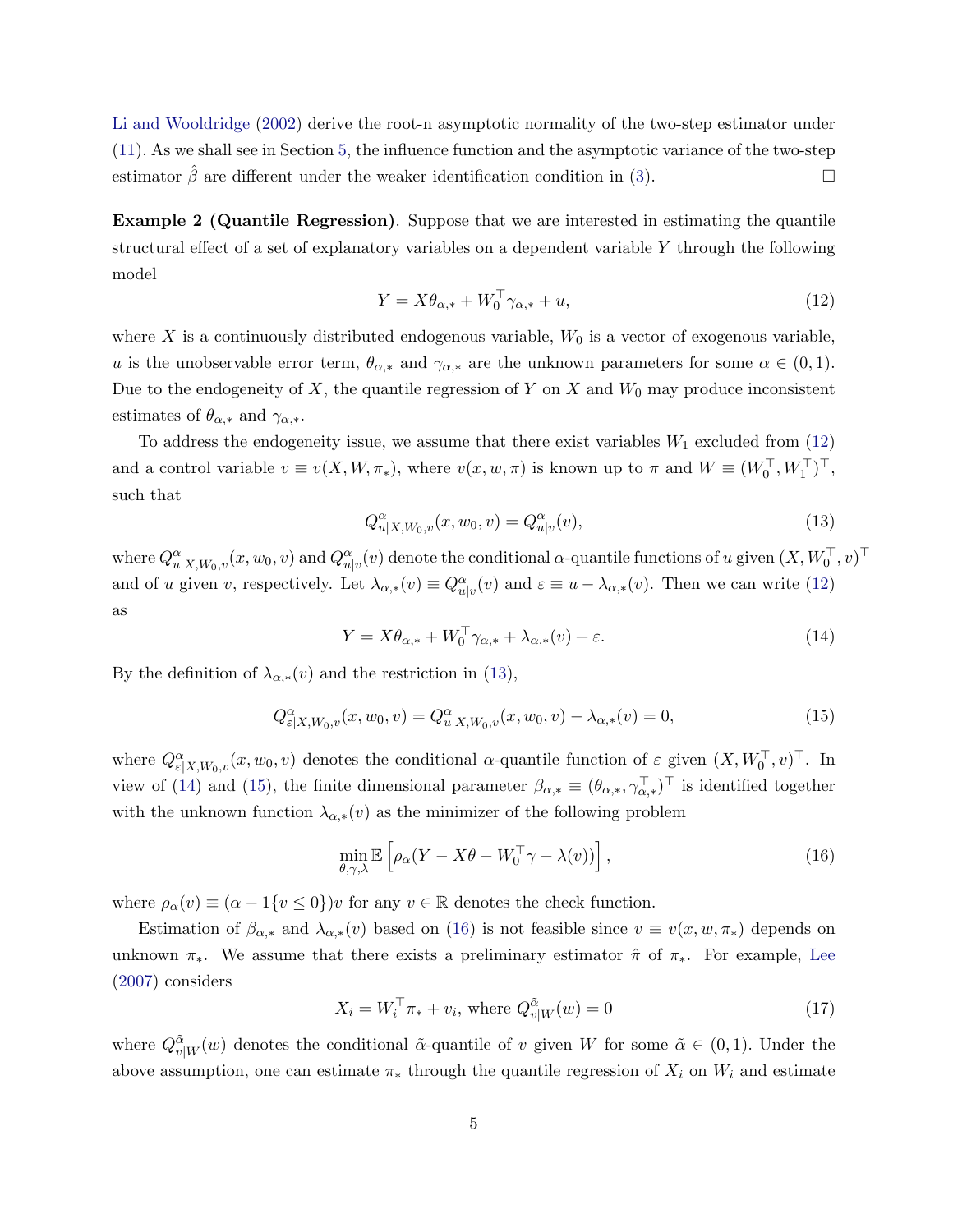$v_i = X_i - W_i^{\top} \pi_*$  using the fitted residual. One may also consider a nonparametric specification

$$
X_i = \pi_*(W_i) + v_i, \text{ where } Q_{v|W}^{\tilde{\alpha}}(w) = 0 \tag{18}
$$

and estimate the conditional quantile function  $\pi_*(W_i)$  nonparametrically. Given a random sample  $\{(Y_i, X_i, W_i^{\top})^{\top}\}_{i=1}^n$  and the estimate  $\hat{v}_i$  from the first step,  $\beta_{\alpha,*}$  and  $\lambda_{\alpha,*}(v)$  can be estimated by the semiparametric second-step quantile regression

$$
(\hat{\beta}_{\alpha}, \hat{\lambda}_{\alpha}) \equiv \arg \min_{\theta, \gamma, \lambda} n^{-1} \sum_{i=1}^{n} \rho_{\alpha} (Y_i - X_i \theta - W_{0,i}^{\top} \gamma - \lambda(\hat{v}_i)). \tag{19}
$$

It is worth noting that the identification condition [\(13\)](#page-4-1) is imposed directly on the control variable  $v(X, W, \pi_*)$  which is a function of X and W. Therefore, [\(13\)](#page-4-1) is weaker than the following condition

<span id="page-5-0"></span>
$$
Q_{u|X,W}^{\alpha}(x,w) = Q_{u|v}^{\alpha}(v),\tag{20}
$$

where  $Q_{u|X,W}^{\alpha}(x,w)$  denotes the conditional  $\alpha$ -quantile function of u given  $(X,W^{\top})^{\top}$ , which is commonly maintained in the literature (see, e.g., [Lee](#page-16-4) [\(2007\)](#page-16-4)). As we shall see in the next section, the influence function of the estimator of  $(\theta_{\alpha,*}, \gamma_{\alpha,*}^\top)^\top$  under [\(13\)](#page-4-1) is different from that under [\(20\)](#page-5-0).  $\Box$ 

Example 3 (Sample Selection Model). Consider the sample selection model

<span id="page-5-1"></span>
$$
Y^* = m(X, \beta_*) + u,
$$
  

$$
v(X, W, \pi_*) \equiv \mathbb{E}[d|X, W],
$$
 (21)

where  $d \in \{0, 1\}$  is the indicator of selection,  $Y^*$  is the dependent variable which is observed only when  $d = 1$ , X is a vector of regressors, u is the unobservable residual term, W is a vector of explanatory variables and  $v(X, W, \pi)$  denotes the conditional selection probability function known up to  $\pi$ . The function  $m(x, \beta)$  is known up to  $\beta$  and  $\beta_*$  denotes the unknown parameters of interest. To achieve identification, we assume that

<span id="page-5-2"></span>
$$
\mathbb{E}[u|X,v,d=1] = \mathbb{E}[u|v,d=1]
$$
\n(22)

where  $v \equiv v(X, W, \pi_*)$ . A basic implication of model [\(21\)](#page-5-1) and condition [\(22\)](#page-5-2) is that

<span id="page-5-3"></span>
$$
\mathbb{E}[Y^*|X, v, d=1] = m(X, \beta_*) + \lambda_*(v), \text{ where } \lambda_*(v) = \mathbb{E}[u|v, d=1]. \tag{23}
$$

In [\(23\)](#page-5-3),  $\lambda_*(v)$  stands for the sample selection bias which takes different forms under different modeling assumptions. For example, [Heckman](#page-16-8) [\(1976\)](#page-16-8) assumes that the error terms in the outcome equation and the selection equation are jointly normally distributed. In this case,  $\lambda_*(v)$  is the inverse of Mill's ratio. [Newey](#page-16-5) [\(2009\)](#page-16-5) relaxes the parametric assumption on the joint distribution of the error terms and models  $\lambda_*(v)$  nonparametrically.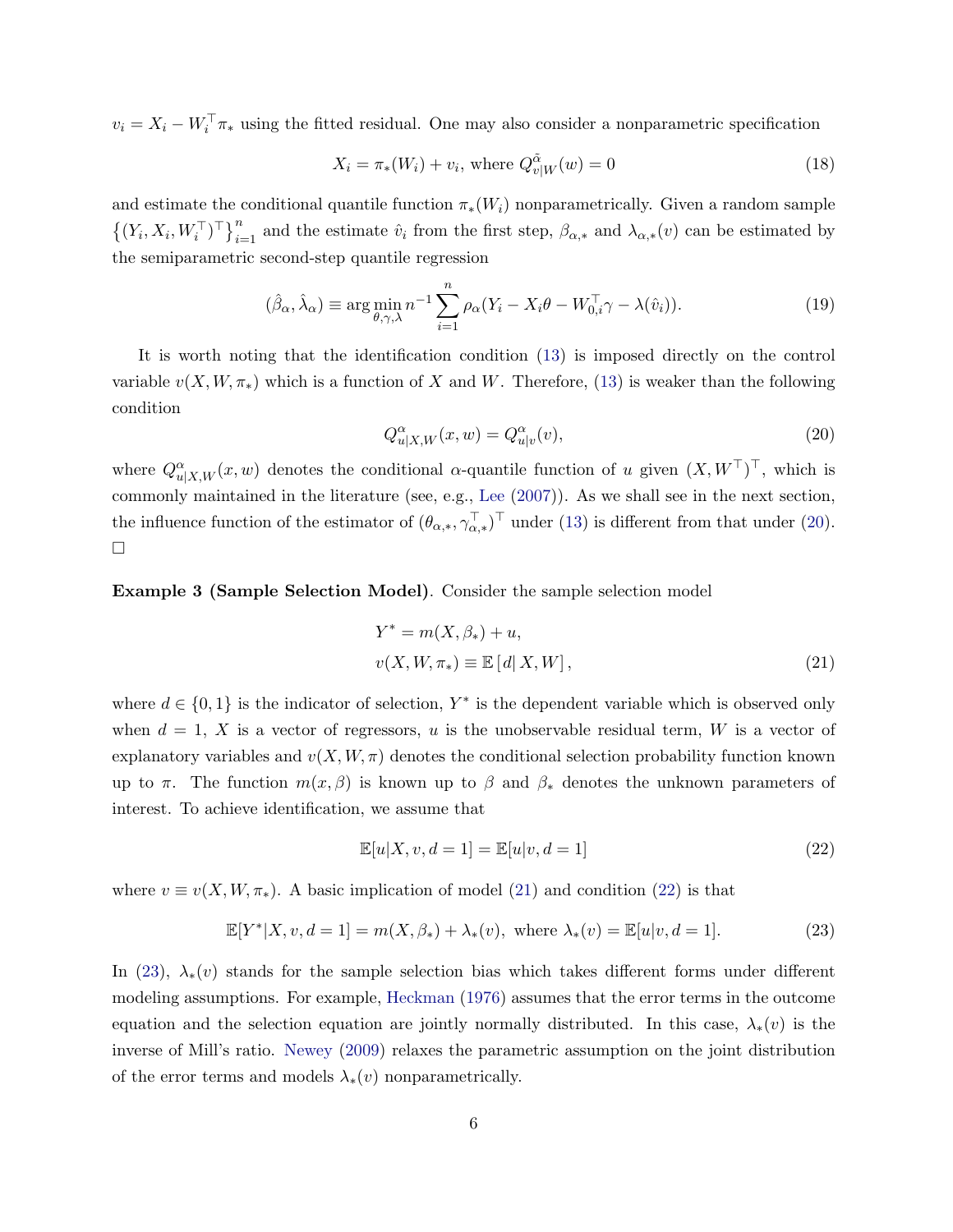Let  $\varepsilon \equiv u - \lambda_*(v)$ . Then the structural equation in [\(21\)](#page-5-1) can be written as

$$
Y^* = m(X, \beta_*) + \lambda_*(v) + \varepsilon \tag{24}
$$

where  $\mathbb{E}[\varepsilon|v, d=1] = 0$  by [\(22\)](#page-5-2), which implies that the finite dimensional parameter  $\beta_*$  is identified together with the unknown function  $\lambda_*$  as the minimizer of the following problem

<span id="page-6-1"></span>
$$
\min_{\beta,\lambda} \mathbb{E}\left[2^{-1}d|Y - m(X,\beta) - \lambda(v)|^2\right] \tag{25}
$$

where  $Y \equiv dY^*$ .

To construct feasible estimators of  $\beta_*$  and  $\lambda_*(v)$  based on [\(25\)](#page-6-1), we assume that there exists a first-step estimator  $\hat{\pi}$  of  $\pi_*$  such that  $v_i$  is estimated by  $\hat{v}_i \equiv v(X_i, W_i, \hat{\pi})$ . Given a random sample  $\{(Y_i, d_i, X_i^{\top}, W_i^{\top})^{\top}\}_{i=1}^n$  and the estimate  $\hat{v}_i$  from the first step,  $\beta_*$  and  $\lambda_*(v)$  can be estimated by the semiparametric mean regression

$$
(\hat{\beta}, \hat{\lambda}) \equiv \arg \min_{\beta, \lambda} \sum_{i=1}^{n} 2^{-1} d_i |Y_i - m(X_i, \beta) - \lambda(\hat{v}_i)|^2.
$$
 (26)

In the literature, the function  $m(x, \beta_*)$  is usually assumed to be linear, i.e.,  $m(x, \beta_*) \equiv x^\top \beta_*$ (see, e.g., [Heckman](#page-16-8) [\(1976\)](#page-16-8) and [Newey](#page-16-5) [\(2009\)](#page-16-5)), and  $\pi_*$  is a finite dimensional parameter which is estimated by parametric methods such as Probit (see, e.g., [Heckman](#page-16-8) [\(1976\)](#page-16-8)) or semiparametric methods (see, e.g., [Cavanagh and Sherman](#page-16-9) [\(1998\)](#page-16-9), [Ichimura](#page-16-10) [\(1993\)](#page-16-10), and [Powell, Stock, and Stoker](#page-16-11) [\(1989\)](#page-16-11)). The theory established in this paper allows for parametric, semiparametric and nonparametric first-step estimation of  $\pi_*$ , and it can be applied to derive the influence function of  $\hat{\beta}$  under the index restriction [\(22\)](#page-5-2) which is weaker than the condition

<span id="page-6-3"></span>
$$
\mathbb{E}[u|X, W, d=1] = \mathbb{E}[u|v, d=1],\tag{27}
$$

employed in the literature such as [Newey](#page-16-5)  $(2009)^{1}$  $(2009)^{1}$  $(2009)^{1}$  $(2009)^{1}$ 

### <span id="page-6-0"></span>3 Two-step Estimation with a Parametric First Step

In this section, we derive the influence function of the semiparametric two-step estimator  $\hat{\beta}$  when  $\pi_*$  is parametrically specified. Since the focus is on  $\beta_*$ , we profile out the nonparametric component  $\lambda$  by solving

$$
h(v(\pi); \beta, \pi) \equiv \arg\min_{\lambda} \mathbb{E}\left[\psi(Z, \beta, \lambda(v(\pi)))\right]
$$
 (28)

<span id="page-6-2"></span> ${}^{1}$ A similar condition is employed in [Ahn and Powell](#page-16-12) [\(1993\)](#page-16-12) (see, their condition (2.3)). The model studied here does not strictly nest that in [Ahn and Powell](#page-16-12) [\(1993\)](#page-16-12), since they also allow  $X$  to be endogenous. On the other hand, the influence function derived in this paper applies to [Ahn and Powell](#page-16-12) [\(1993\)](#page-16-12) when X is exogenous.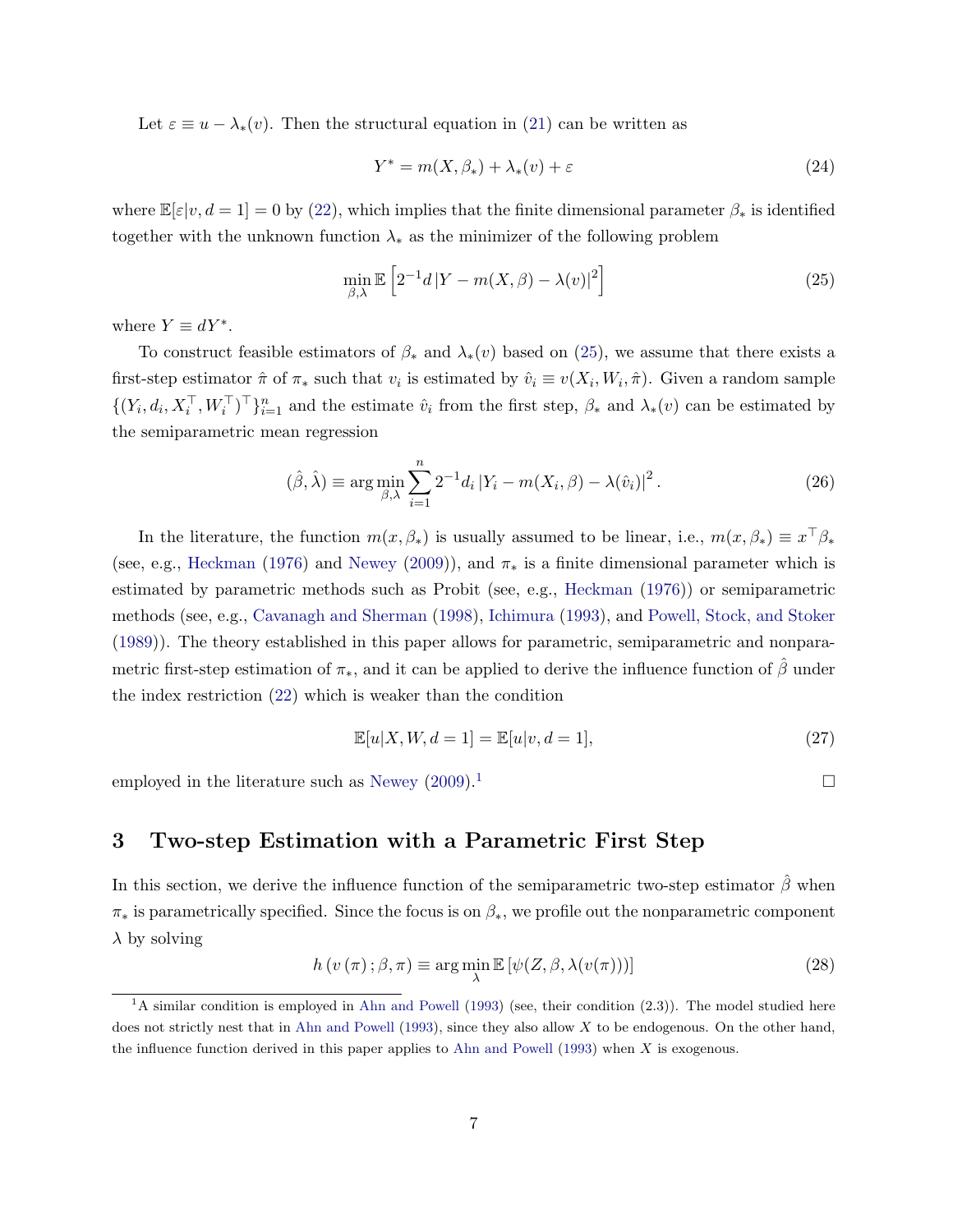for any  $\beta$  and any  $\pi$ . To introduce the optimality condition of  $h(v(\pi);\beta,\pi)$ , we assume that there exists  $\psi_{\lambda} (Z, \beta, \lambda (v(\pi)))$  with

$$
\text{Var}\left(\psi_{\lambda}\left(Z,\beta_*,\lambda_*(v)\right)\right)>0
$$

such that

$$
\frac{\partial \mathbb{E}\left[\psi(Z,\beta,\lambda(v(\pi))+\tau\lambda_1(v(\pi)))\right]}{\partial \tau}\bigg|_{\tau=0} = \mathbb{E}\left[\psi_\lambda(Z,\beta,\lambda(v(\pi)))\lambda_1(v(\pi))\right],
$$

where  $\lambda(v(\pi))$  and  $\lambda_1(v(\pi))$  are any functions of  $v(\pi)$ . Then  $h(v(\pi);\beta,\pi)$  satisfies

<span id="page-7-1"></span>
$$
\mathbb{E}\left[\psi_{\lambda}\left(Z,\beta,h\left(v\left(\pi\right);\beta,\pi\right)\right)\lambda\left(v\left(\pi\right)\right)\right]=0\tag{29}
$$

for any function  $\lambda(v(\pi))$  of  $v(\pi)$  and any  $\beta$ .

The profiled version of the minimization problem [\(1\)](#page-1-0) becomes

$$
\min_{\beta} \mathbb{E}\left[\psi(Z,\beta,h\left(v\left(\pi_*\right);\beta,\pi_*\right))\right].\tag{30}
$$

Therefore,  $\beta_*$  satisfies the following first-order condition

<span id="page-7-2"></span>
$$
\mathbb{E}\left[J(Z,\beta_*,\pi_*)\right] = 0,\tag{31}
$$

where

<span id="page-7-3"></span>
$$
J(Z, \beta, \pi) \equiv \psi_{\beta} (Z, \beta, h (v(\pi); \beta, \pi)) + \psi_{\lambda} (Z, \beta, h (v(\pi); \beta, \pi)) \frac{\partial h (v(\pi); \beta, \pi)}{\partial \beta}, \tag{32}
$$

and the function  $\psi_{\beta}(Z,\beta,\lambda(v(\pi)))$  is assumed to satisfy  $\text{Var}(\psi_{\beta}(Z,\beta_*,\lambda_*(v))) > 0$  and

$$
\mathbb{E}\left[\psi_{\beta}(Z,\beta,\lambda(v(\pi)))\right]=\frac{\partial\mathbb{E}\left[\psi(Z,\beta,\lambda(v(\pi)))\right]}{\partial\beta}
$$

for any function  $\lambda(v(\pi))$  of  $v(\pi)$  and any  $\beta$ . The influence function of  $\hat{\beta}$  is calculated using the arguments in [Newey](#page-16-13) [\(1994\)](#page-16-13), which shows that the function  $J(Z, \beta, \pi)$  is the key for the calculation, because: (i)  $J(Z, \beta_*, \pi_*)$  is the score of  $\hat{\beta}$  when  $\pi_*$  is known; (ii) the impact of estimating  $\pi_*$  on the score function of  $\hat{\beta}$  is the derivative  $\partial \mathbb{E}[J(Z,\beta_*,\pi_*)]/\partial \pi^{\top}$  times the influence function of  $\hat{\pi}$ ; (iii) the Hessian matrix of  $\hat{\beta}$  is given by  $\partial \mathbb{E}[J(Z,\beta_*,\pi_*)]/\partial \beta^{T}$ .<sup>[2](#page-7-0)</sup>

Some notations are needed to derive the derivatives of  $J(Z,\beta,\pi)$  with respect to  $\beta$  or  $\pi$ . For any functions  $\lambda(v(\pi))$  and  $\lambda_1(v(\pi))$  of  $v(\pi)$ , we assume that there exist  $\psi_{\beta,\lambda}(Z,\beta,\lambda(v(\pi)))$ ,  $\psi_{\beta,\beta}(Z,\beta,\lambda(v(\pi))), \psi_{\lambda,\beta}(Z,\beta,\lambda(v(\pi)))$  and  $\psi_{\lambda,\lambda}(Z,\beta,\lambda(v(\pi)))$  such that

$$
\frac{\partial \mathbb{E}\left[\psi_{\beta}\left(Z,\beta,\lambda\left(v\left(\pi\right)\right)+\tau\lambda_{1}\left(v\left(\pi\right)\right)\right)\right]}{\partial \tau}\bigg|_{\tau=0} = \mathbb{E}\left[\psi_{\beta,\lambda}\left(Z,\beta,\lambda\left(v\left(\pi\right)\right)\right)\lambda_{1}\left(v\left(\pi\right)\right)\right],
$$

<span id="page-7-0"></span><sup>&</sup>lt;sup>2</sup>[A](#page-17-0) more formal discussion on the relevance of  $J(Z, \beta, \pi)$  can be found at the beginning of Section A in the Appendix.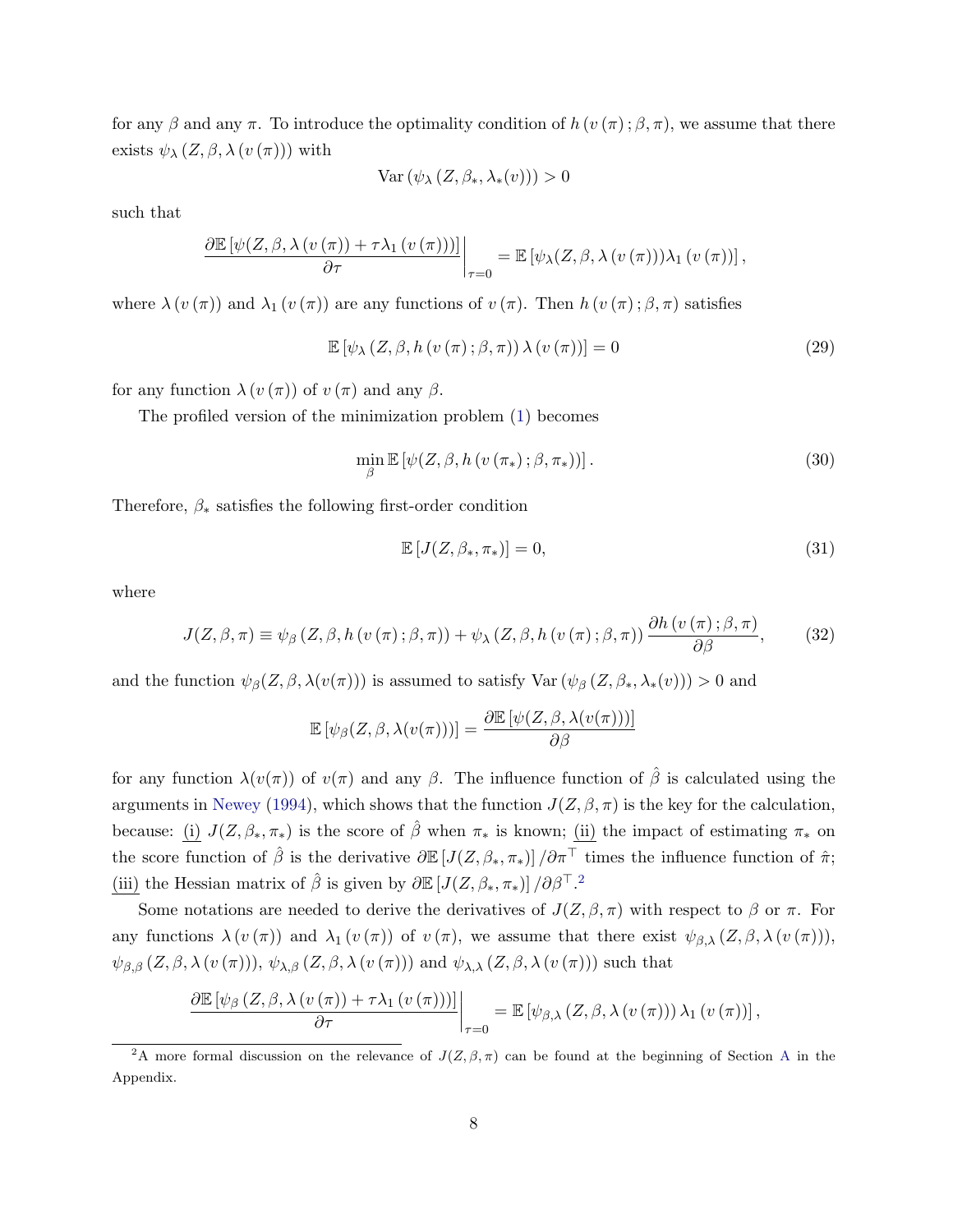$$
\frac{\partial \mathbb{E} [\psi_{\beta} (Z, \beta, \lambda (v (\pi)))]}{\partial \beta^{T}} = \mathbb{E} [\psi_{\beta, \beta} (Z, \beta, \lambda (v (\pi)))] ,
$$

$$
\frac{\partial \mathbb{E} [\psi_{\lambda} (Z, \beta, \lambda (v (\pi)))]}{\partial \beta} = \mathbb{E} [\psi_{\lambda, \beta} (Z, \beta, \lambda (v (\pi)))] ,
$$

and

$$
\frac{\partial \mathbb{E}\left[\psi_{\lambda}\left(Z,\beta,\lambda\left(v\left(\pi\right)\right)+\tau\lambda_{1}\left(v\left(\pi\right)\right)\right)\right]}{\partial \tau}\bigg|_{\tau=0}=\mathbb{E}\left[\psi_{\lambda,\lambda}\left(Z,\beta,\lambda\left(v\left(\pi\right)\right)\right)\lambda_{1}\left(v\left(\pi\right)\right)\right].
$$

These functions are defined using expectation to make our influence function formula applicable to models with non-smooth criterion function  $\psi(z, \beta, \lambda(v(\pi)))$ , such as the check function in the quantile regression. When  $\psi(z, \beta, \lambda(v(\pi)))$  is smooth, such as the square loss function in the mean regression, these functions can be defined directly using the derivatives of  $\psi(z, \beta, \lambda(v(\pi)))$ .

For ease of notations, we suppress the dependence of the derivatives of  $\psi(z, \beta, \lambda(v(\pi)))$  on the parameters when they are evaluated at the true parameter values. Therefore  $v \equiv v(\pi_*)$ ,  $\psi_{\beta}(Z) \equiv \psi_{\beta}(Z,\beta_*,\lambda_*(v)), \psi_{\lambda}(Z) \equiv \psi_{\lambda}(Z,\beta_*,\lambda_*(v))$  and the other notations are understood similarly. Define

<span id="page-8-3"></span>
$$
g_*(v) \equiv \frac{\mathbb{E}\left[\psi_{\beta,\lambda}(Z)\middle|v\right]}{\mathbb{E}\left[\psi_{\lambda,\lambda}(Z)\middle|v\right]} \text{ and } \Psi_{\beta,\beta} \equiv -\mathbb{E}\left[\psi_{\beta,\beta}(Z) - \psi_{\lambda,\lambda}(Z) g_*(v) g_*(v)^\top\right].
$$
 (33)

The influence function of  $\hat{\beta}$  with a parametric first-step estimation is provided in the following theorem.

<span id="page-8-0"></span>**Theorem 1** (Main Result). Suppose that: (i) the influence function of  $\hat{\pi}$  is  $\varphi_{\pi}(z)$ ; (ii)  $\Psi_{\beta,\beta}$  is non-singular; and (iii)  $\psi_{\lambda,\beta}(Z) = \psi_{\beta,\lambda}(Z)$  almost surely. Then the influence function of  $\hat{\beta}$  is

<span id="page-8-4"></span><span id="page-8-1"></span>
$$
\Psi_{\beta,\beta}^{-1}(\varphi_{\beta}(Z) + \Psi_{\beta,\pi}\varphi_{\pi}(Z)), \qquad (34)
$$

where

$$
\varphi_{\beta}(Z) \equiv \psi_{\beta}(Z) - g_*(v)\psi_{\lambda}(Z), \qquad (35)
$$

$$
\Psi_{\beta,\pi} \equiv \mathbb{E}\left[ \left( \delta_{\beta}(Z) - \delta_g(Z) \right) \frac{\partial v(\pi_*)}{\partial \pi^{\top}} \right],\tag{36}
$$

$$
\delta_{\beta}(Z) \equiv \left[\psi_{\lambda,\beta}\left(Z\right) - g_*(v)\psi_{\lambda,\lambda}\left(Z\right)\right] \frac{\partial \lambda_*(v)}{\partial v},\tag{37}
$$

$$
\delta_g(Z) \equiv \psi_\lambda(Z) \frac{\partial g_*(v)}{\partial v}.
$$
\n(38)

**Remark 1 (Asymptotic Variance of**  $\hat{\beta}$ ). By Theorem [1,](#page-8-0) the asymptotic variance of  $\hat{\beta}$  takes the sandwich form

<span id="page-8-2"></span>
$$
AsyVar(\hat{\beta}) = \Psi_{\beta,\beta}^{-1} \Omega_* \Psi_{\beta,\beta}^{-1},
$$

where

$$
\Omega_* \equiv \lim_{n \to \infty} \text{Var}\left(n^{-1/2} \sum_{i=1}^n \left(\varphi_\beta\left(Z_i\right) + \Psi_{\beta,\pi} \varphi_\pi\left(Z_i\right)\right)\right)
$$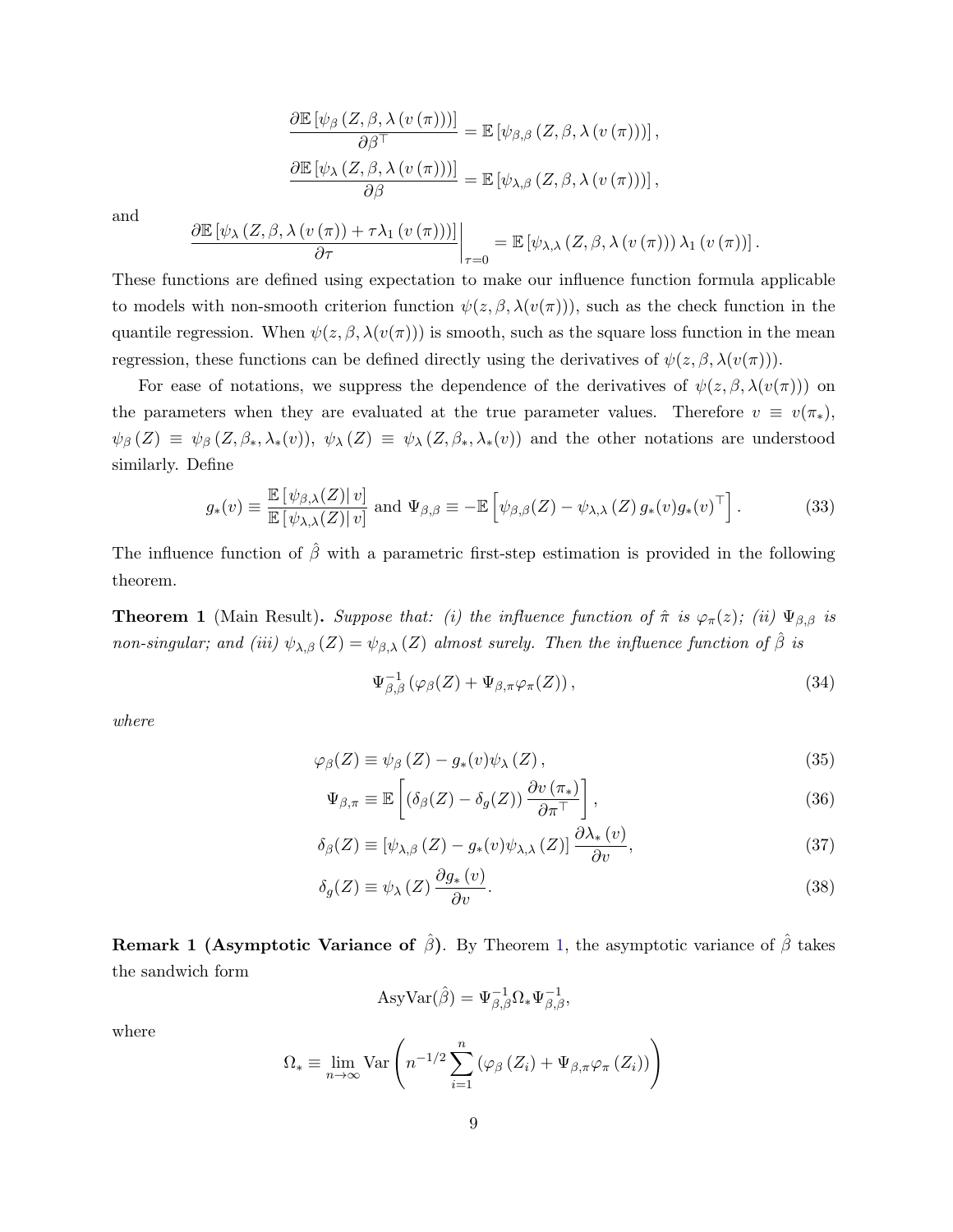denotes the asymptotic variance of the score function of  $\hat{\beta}$ .

**Remark 2 (Index Restriction).** The adjustment in the score function of  $\hat{\beta}$  can be simplified under an extra assumption

<span id="page-9-1"></span>
$$
\mathbb{E}\left[\psi_{\lambda}\left(Z\right)\bigg|v\left(\pi_{*}\right),\frac{\partial v\left(\pi_{*}\right)}{\partial\pi^{\top}}\right]=0,\tag{39}
$$

because in this case,

$$
\Psi_{\beta,\pi} = \mathbb{E}\left[\delta_{\beta}(Z)\frac{\partial v(\pi_*)}{\partial \pi^{\top}}\right].
$$

Condition [\(39\)](#page-9-1) is further implied by

<span id="page-9-2"></span>
$$
\mathbb{E}\left[\psi_{\lambda}\left(Z\right)|X,W\right]=0\tag{40}
$$

since  $v(\pi_*) \equiv v(X, W, \pi_*)$  is a function of X and W. As we shall discuss in Section [5,](#page-11-0) condition [\(40\)](#page-9-2) becomes the commonly used identification condition when the control variable approach is applied to specified models in the literature. On the other hand, in view of [\(29\)](#page-7-1) the influence function of  $\hat{\beta}$  derived here only uses

<span id="page-9-3"></span>
$$
\mathbb{E}\left[\psi_{\lambda}\left(Z\right)|v\left(\pi_{*}\right)\right]=0\tag{41}
$$

and [\(31\)](#page-7-2), which is weaker than [\(40\)](#page-9-2). Although condition [\(40\)](#page-9-2) is popular in the early literature, recent applications of the control variable approach such as [Johnsson and Moon](#page-16-6) [\(2015\)](#page-16-6) and [Auer](#page-16-7)[bach](#page-16-7) [\(2019\)](#page-16-7), use variants of [\(41\)](#page-9-3) which are imposed on the control variables directly. Under the weaker condition [\(41\)](#page-9-3), Theorem [1](#page-8-0) shows that the extra term

$$
\mathbb{E}\left[\delta_g(Z)\frac{\partial v\left(\pi_*\right)}{\partial \pi^\top}\right]
$$

in the influence function of  $\hat{\beta}$  may not be negligible, when the strong assumption [\(39\)](#page-9-1) does not  $h$ old.  $\Box$ 

#### <span id="page-9-0"></span>4 Two-step Estimation with a Nonparametric First Step

In this section, we extend the influence function formula of  $\hat{\beta}$  obtained in the previous section to the case where  $\pi_*$  is nonparametrically specified in the first step. Suppose that there are L functions  $\pi_{*,l}(w_l)$   $(l = 1, \ldots, L)$  estimated separately in the first step. For each  $l = 1, \ldots, L, \pi_{*,l}$ is identified by the following conditional moment condition

$$
\mathbb{E}\left[\left.\mu_l(Z_l,\pi_{*,l})\right|W_l\right]=0,
$$

where  $\mu_l(z_l, \pi_l)$  is a first-step residual function,  $Z_l$  is a sub-vector of Z and  $W_l$  is a sub-vector (of exogenous variables) of  $Z_l$ .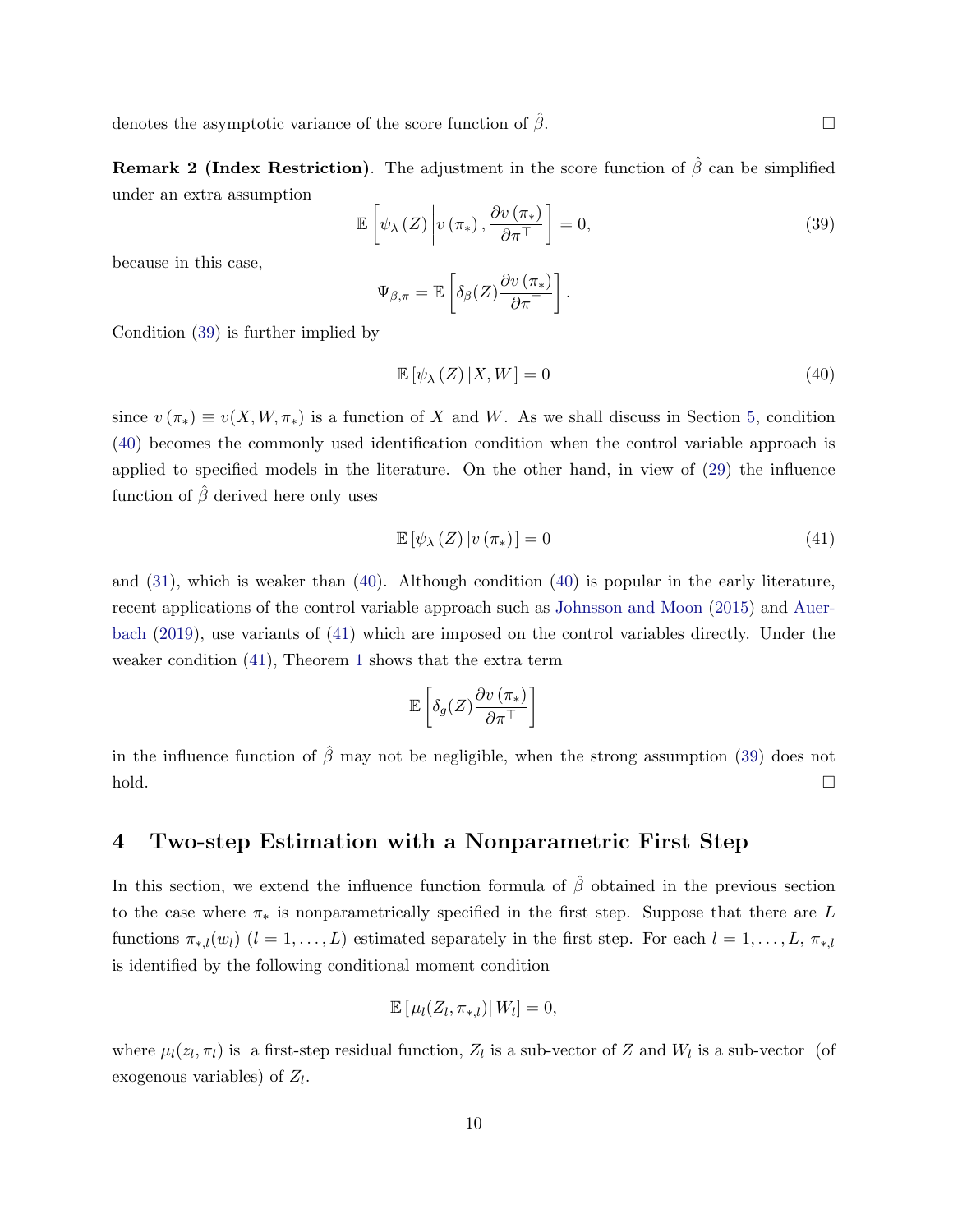To derive the influence function of  $\hat{\beta}$  in this case, we follow [Newey](#page-16-13) [\(1994\)](#page-16-13) and consider any one-dimensional path of densities of Z indexed by  $\tau \in \mathbb{R}$  such that the path hits the true density at  $\tau = 0$ . Let  $\pi_{*,l,\tau}$  denote the counterpart of  $\pi_{*,l}$  under the path  $\tau$ , i.e.,  $\pi_{*,l,\tau}$  satisfies

<span id="page-10-0"></span>
$$
\mathbb{E}_{\tau}\left[\mu_l(Z_l, \pi_{*,l,\tau})\pi_l(W_l)\right] = 0\tag{42}
$$

for any  $\pi_l(w_l)$ , where  $\mathbb{E}_{\tau}[\cdot]$  denotes the conditional expectation taken under the path density indexed by  $\tau$ .

Suppose that there exists  $\mu_{l,\pi}(Z_l,\pi)$  such that

$$
\frac{\partial \mathbb{E}\left[\mu_l(Z_l, \pi_{*,l,\tau})\pi_l(W_l)\right]}{\partial \tau} = \mathbb{E}\left[\mu_{l,\pi}(Z_l, \pi_{*,l})\pi_l(W_l)\frac{\partial \pi_{*,l,\tau}(W_l)}{\partial \tau}\right]
$$

for any  $\pi_l(w_l)$ , where derivatives with respect to  $\tau$  are evaluated at  $\tau = 0$  unless otherwise indicated. Taking derivative with respect to  $\tau$  in [\(42\)](#page-10-0) and applying the chain rule, we get

<span id="page-10-3"></span>
$$
\frac{\partial \mathbb{E}_{\tau} \left[ \mu_l(Z_l, \pi_{*,l}) \pi_l(W_l) \right]}{\partial \tau} + \mathbb{E} \left[ \mathbb{E} \left[ \mu_{l,\pi}(Z_l, \pi_{*,l}) \middle| W_l \right] \pi_l(W_l) \frac{\partial \pi_{*,l,\tau}(W_l)}{\partial \tau} \right] = 0 \tag{43}
$$

for any function  $\pi_l(w_l)$ .

The finite dimensional parameter  $\beta_*$  still satisfies the first-order condition in [\(31\)](#page-7-2). We assume that  $v(Z, \pi)$  is smooth and it depends on  $\pi \equiv (\pi_1, \ldots, \pi_L)^\top$  only through its value  $\pi(W)$ . Using similar calculation in [\(99\)](#page-18-0), [\(102\)](#page-19-0), [\(103\)](#page-19-1) and [\(104\)](#page-19-2) in the Appendix, we obtain

<span id="page-10-1"></span>
$$
\frac{\partial \mathbb{E}\left[J(Z,\beta_*,\pi_\tau)\right]}{\partial \tau} = \frac{\partial \mathbb{E}\left[D(Z,\pi_\tau)\right]}{\partial \tau},\tag{44}
$$

where  $\pi_{\tau} \equiv (\pi_{1,\tau}, \ldots, \pi_{L,\tau})^{\top}$  and

$$
D(Z, \pi_{\tau}) \equiv \left[ (\psi_{\lambda,\beta}(Z) - g_*(v) \psi_{\lambda,\lambda}(Z)) \frac{\partial \lambda_*(v)}{\partial v} - \psi_{\lambda}(Z) \frac{\partial g_*(v)}{\partial v} \right] \sum_{l=1}^L \frac{\partial v(\pi_*)}{\partial \pi_l} \pi_{l,\tau}(W_l),
$$

which is linear in  $\pi_{\tau}$ . Moreover, for any  $\pi(W)$ 

<span id="page-10-2"></span>
$$
\mathbb{E}\left[D(Z,\pi)\right] = \mathbb{E}\left[\delta_{\pi}(W)^{\top}\pi(W)\right]
$$
\n(45)

by the law of iterated expectation, where  $\delta_{\pi}(W) \equiv (\delta_{1,\pi}(W_1), \ldots, \delta_{L,\pi}(W_L))^{\top}$  and

$$
\delta_{l,\pi}(W_l) \equiv \mathbb{E}\left[\left[\delta_\beta(Z) - \delta_g(Z)\right] \frac{\partial v(\pi_*)}{\partial \pi_l} \middle| W_l\right]
$$
\n(46)

where  $\delta_{\beta}(Z)$  and  $\delta_{g}(Z)$  are defined in [\(37\)](#page-8-1) and [\(38\)](#page-8-2) respectively. Combining [\(44\)](#page-10-1) and [\(45\)](#page-10-2), we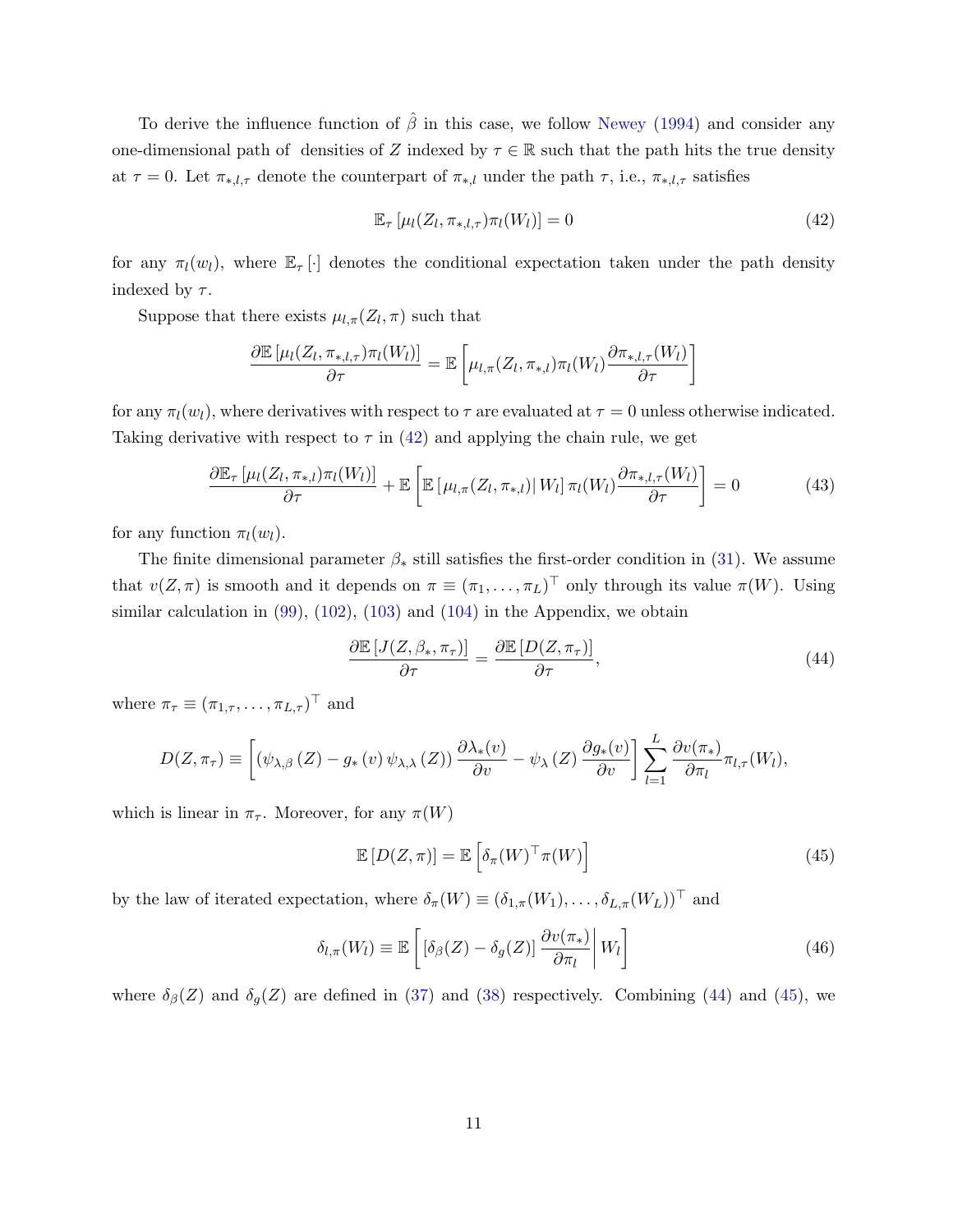deduce that

$$
\frac{\partial \mathbb{E}\left[J(Z,\beta_*,\pi_{\tau})\right]}{\partial \tau} = \frac{\partial \mathbb{E}\left[D(Z,\pi_{\tau})\right]}{\partial \tau} = \mathbb{E}\left[\delta_{\pi}(W)^{\top} \frac{\partial \pi_{\tau}(W)}{\partial \tau}\right]
$$

$$
= \sum_{l=1}^{L} \mathbb{E}\left[\delta_{l,\pi}(W_l) \frac{\partial \pi_{l,\tau}(W_l)}{\partial \tau}\right]
$$

$$
= \sum_{l=1}^{L} \frac{\partial}{\partial \tau} \mathbb{E}_{\tau}\left[-\frac{\mu_{l}(Z_l,\pi_{*,l})}{\mathbb{E}\left[\mu_{l,\pi}(Z_l,\pi_{*,l})\right]W_l\right]}\delta_{l,\pi}(W_l)
$$

$$
= \frac{\partial}{\partial \tau} \mathbb{E}_{\tau}\left[\delta_{\pi}(W)^{\top} \varphi_{\pi}(Z)\right],\tag{47}
$$

where

$$
\varphi_{\pi}(Z) \equiv -\left(\frac{\mu_1(Z_1, \pi_{*,1})}{\mathbb{E}\left[\mu_{1,\pi}(Z_1, \pi_{*,1}) | W_1\right]}, \cdots, \frac{\mu_L(Z_L, \pi_{*,L})}{\mathbb{E}\left[\mu_{L,\pi}(Z_L, \pi_{*,L}) | W_L\right]}\right)^{\top} \tag{48}
$$

and the third equality in [\(47\)](#page-11-1) follows from [\(43\)](#page-10-3) by replacing  $\pi_l(W_l)$  with  $\delta_{l,\pi}(W_l)/\mathbb{E}[\mu_{l,\pi}(Z_l,\pi_{*,l})|W_l]$ for  $l = 1, \ldots, L$ . Therefore, (3.9) in [Newey](#page-16-13) [\(1994\)](#page-16-13) follows from [\(47\)](#page-11-1). The following theorem is directly implied by Theorem 2.1 of [Newey](#page-16-13) [\(1994\)](#page-16-13).

<span id="page-11-3"></span>**Theorem 2** (Nonparametric First Step). Suppose that: (i)  $\left| \mathbb{E} \left[ \mu_{l,\pi}(Z_l, \pi_{*,l}) | W_l \right] \right| > 0$  almost surely for  $l = 1, \ldots, L$ ; (ii)  $\Psi_{\beta,\beta}$  is non-singular; and (iii)  $\psi_{\lambda,\beta}(Z) = \psi_{\beta,\lambda}(Z)$  almost surely. Then the influence function of  $\hat{\beta}$  is

<span id="page-11-1"></span>
$$
\Psi_{\beta,\beta}^{-1}\left(\varphi_{\beta}(Z)+\delta_{\pi}(W)^{\top}\varphi_{\pi}(Z)\right),\,
$$

where  $\Psi_{\beta,\beta}$  and  $\varphi_{\beta}(Z)$  are defined in [\(33\)](#page-8-3) and [\(35\)](#page-8-4), respectively.

## <span id="page-11-0"></span>5 Applications

In this section, we provide the influence functions of the two-step estimators discussed in the first two examples of Section [2.](#page-2-0)<sup>[3](#page-11-2)</sup> In view of Theorem [1](#page-8-0) and Theorem [2,](#page-11-3) it is sufficient to calculate the quantities  $\varphi_{\beta}(Z), \varphi_{\pi}(Z), \delta_{\pi}(W), \Psi_{\beta,\pi}$  and  $\Psi_{\beta,\beta}$  in these examples.

**Example 1 (Mean Regression Continued)**. For ease of notations, we let  $Z_0 \equiv (X, W_0^{\top})^{\top}$ . In this example, we have

$$
\psi(Z, \beta, \lambda(v(\pi))) = 2^{-1} (Y - m(Z_0, \beta) - \lambda(v(\pi)))^2.
$$
 (49)

<span id="page-11-2"></span><sup>3</sup>Similar calculations apply to the third example in Section [2.](#page-2-0) The details can be found in Appendix [B.](#page-20-0)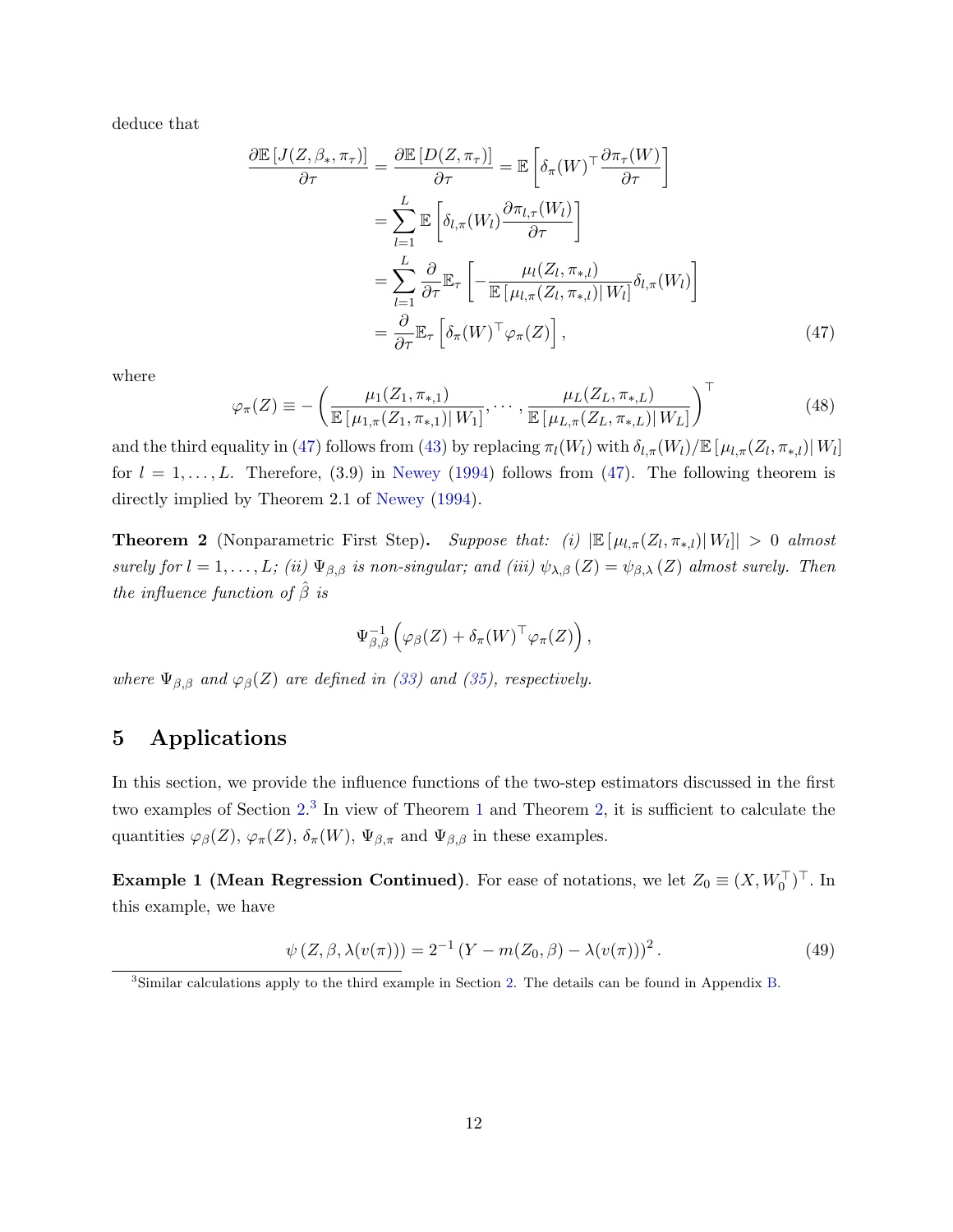Using the above expression, it is easy to calculate that

$$
\psi_{\lambda} (Z, \beta, \lambda (v(\pi))) = -(Y - m(Z_0, \beta) - \lambda (v(\pi))), \qquad (50)
$$

$$
\psi_{\beta}\left(Z,\beta,\lambda\left(v\left(\pi\right)\right)\right)=-\left(Y-m(Z_0,\beta)-\lambda\left(v\left(\pi\right)\right)\right)m_{\beta}(Z_0,\beta),\tag{51}
$$

$$
\psi_{\lambda,\beta}\left(Z,\beta,\lambda\left(v\left(\pi\right)\right)\right)=m_{\beta}(Z_0,\beta)=\psi_{\beta,\lambda}\left(Z,\beta,\lambda\left(v\left(\pi\right)\right)\right),\tag{52}
$$

$$
\psi_{\beta,\beta}(Z,\beta,\lambda(v(\pi))) = m_{\beta}(Z_0,\beta)m_{\beta}(Z_0,\beta)^{\top} - (Y - m(Z_0,\beta) - \lambda(v(\pi)))m_{\beta,\beta}(Z_0,\beta),
$$
 (53)

$$
\psi_{\lambda,\lambda}\left(Z,\beta,\lambda\left(v\left(\pi\right)\right)\right)=1,\tag{54}
$$

for any function  $\lambda(v(\pi))$  of  $v(\pi)$ , where

<span id="page-12-0"></span>
$$
m_{\beta}(Z_0, \beta) \equiv \frac{\partial m(Z_0, \beta)}{\partial \beta} \text{ and } m_{\beta, \beta}(Z_0, \beta) \equiv \frac{\partial^2 m(Z_0, \beta)}{\partial \beta \partial \beta^{\top}}.
$$
 (55)

By [\(50\)](#page-12-0), the first-order condition of the profiled nonparametric function  $h(v(\pi);\beta,\pi)$  can be written as

<span id="page-12-1"></span>
$$
\mathbb{E}\left[\left(Y - m(Z_0, \beta) - h\left(v\left(\pi\right); \beta, \pi\right)\right) \lambda\left(v\left(\pi\right)\right)\right] = 0
$$

which immediately implies that in this example

$$
h\left(v\left(\pi\right);\beta,\pi\right) = \mathbb{E}\left[Y - m(Z_0,\beta)|v\left(\pi\right)\right]
$$
\n(56)

and therefore

<span id="page-12-7"></span><span id="page-12-6"></span><span id="page-12-3"></span><span id="page-12-2"></span>
$$
h(v(\pi_{*}); \beta_{*}, \pi_{*}) = \mathbb{E}[u|v] = \lambda_{*}(v).
$$
\n(57)

Let  $m_\beta(Z_0) \equiv m_\beta(Z_0, \beta_*)$ . Using the expressions in [\(50\)](#page-12-0)-[\(54\)](#page-12-1) and [\(57\)](#page-12-2), we get

$$
\varphi_{\beta}(Z) = -\varepsilon \left[ m_{\beta}(Z_0) - \mathbb{E}\left[ m_{\beta}(Z_0) | v \right] \right],\tag{58}
$$

$$
\delta_{\beta}(Z) = (m_{\beta}(Z_0) - \mathbb{E}[m_{\beta}(Z_0)|v]) \frac{\partial \mathbb{E}[u|v]}{\partial v},\tag{59}
$$

$$
\delta_g(Z) = -\varepsilon \frac{\partial \mathbb{E}\left[m_\beta(Z_0)|\, v\right]}{\partial v} \text{ and } \tag{60}
$$

$$
\Psi_{\beta,\pi} = \mathbb{E}\left[ \left( \left( m_{\beta}(Z_0) - \mathbb{E}\left[ m_{\beta}(Z_0) \middle| v \right] \right) \frac{\partial \mathbb{E}\left[ u \middle| v \right]}{\partial v} + \varepsilon \frac{\partial \mathbb{E}\left[ m_{\beta}(Z_0) \middle| v \right]}{\partial v} \right) \frac{\partial v(\pi_*)}{\partial \pi^+} \right] \tag{61}
$$

when  $\pi_*$  is a finite-dimensional parameter vector. From [\(5\)](#page-3-3), [\(50\)](#page-12-0)-[\(54\)](#page-12-1), the Hessian matrix takes the following form

<span id="page-12-5"></span>
$$
\Psi_{\beta,\beta} = -\mathbb{E}\left[m_{\beta}(Z_0)m_{\beta}(Z_0)^{\top} - \mathbb{E}\left[m_{\beta}(Z_0)|v\right]\mathbb{E}\left[m_{\beta}(Z_0)|v\right]^{\top}\right].\tag{62}
$$

From the components in [\(58\)](#page-12-3), [\(61\)](#page-12-4) and [\(62\)](#page-12-5), the influence function of  $\hat{\beta}$ , when the influence function of the estimator  $\hat{\pi}$  of  $\pi_*$  is  $\varphi_{\pi}(Z_i)$ , can be readily computed using Theorem [1.](#page-8-0)

When the control variable  $v(\pi_*)$  is nonparametrically specified as the residual in the reduced form, i.e.,

<span id="page-12-4"></span>
$$
v\left(\pi_{*}\right)=X-\pi_{*}(W)
$$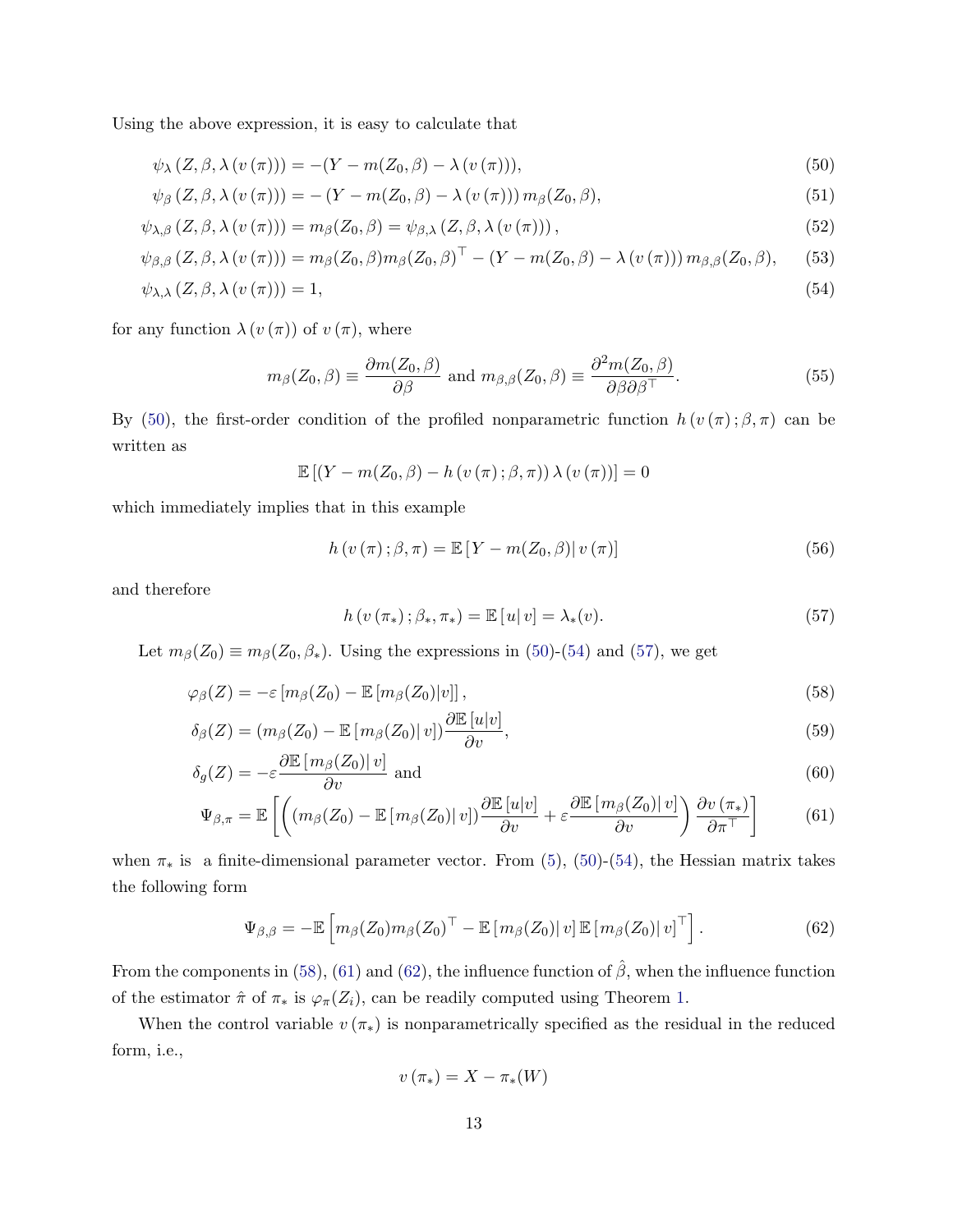where  $\pi_*(W) \equiv \mathbb{E}[X|W]$ , the general residual function is  $\mu(Z, \pi_*) = X - \pi_*(W)$ . In this case, it is easy to calculate that

<span id="page-13-0"></span>
$$
\varphi_{\pi}(Z) = X - \pi_*(W) \tag{63}
$$

and

<span id="page-13-1"></span>
$$
\delta_{\pi}(W) = -\mathbb{E}\left[\delta_{\beta}(Z) - \delta_{g}(Z)\right|W\right]
$$
\n(64)

where  $\delta_{\beta}(Z)$  and  $\delta_{g}(Z)$  are defined in [\(59\)](#page-12-6) and [\(60\)](#page-12-7) respectively. Using the components in [\(58\)](#page-12-3), [\(62\)](#page-12-5), [\(63\)](#page-13-0) and [\(64\)](#page-13-1), Theorem [2](#page-11-3) implies that the influence function of the two-step estimator  $\beta$  is

$$
\Psi_{\beta,\beta}^{-1}(\varphi_{\beta}(Z)+\delta_{\pi}(W)(X-\pi_*(W))).
$$

If the strong condition [\(10\)](#page-3-0) holds, we obtain

$$
\Psi_{\beta,\pi} = \mathbb{E}\left[ \left[ m_{\beta}(Z_0) - \mathbb{E}\left[ m_{\beta}(Z_0) \right] v \right] \frac{\partial \mathbb{E}\left[ u \middle| v \right]}{\partial v} \frac{\partial v(\pi_*)}{\partial \pi^{\top}} \right] \tag{65}
$$

in the case with a parametric first step, and

$$
\delta_{\pi}(W) = -\mathbb{E}\left[m_{\beta}(Z_0) - \mathbb{E}\left[m_{\beta}(Z_0) \mid v\right] \frac{\partial \mathbb{E}\left[u \mid v\right]}{\partial v}\middle| W\right]
$$
\n(66)

in the case with a nonparametric first step. Therefore the influence function of  $\hat{\beta}$  is slightly simplified in both cases. [Li and Wooldridge](#page-16-3) [\(2002\)](#page-16-3) impose [\(10\)](#page-3-0) and assume that  $m(Z_0, \beta) = W_0^{\top} \beta$ and  $v(\pi_*) = X - W^{\top} \pi_*$  to derive the main results. Under these extra conditions,

$$
\varphi_{\beta}(Z) = -\varepsilon \left( W_0 - \mathbb{E} \left[ W_0 | v \right] \right),\tag{67}
$$

<span id="page-13-2"></span>
$$
\Psi_{\beta,\pi} = -\mathbb{E}\left[ (W_0 - \mathbb{E}\left[ W_0 \middle| v \right]) \frac{\partial \mathbb{E}\left[ u \middle| v \right]}{\partial v} W^\top \right],\tag{68}
$$

<span id="page-13-3"></span>
$$
\Psi_{\beta,\beta} = -\mathbb{E}\left[W_0 W_0^\top - \mathbb{E}\left[W_0|v\right]\mathbb{E}\left[W_0|v\right]^\top\right].\tag{69}
$$

The influence function of the two-step estimator  $\hat{\beta}$  can be calculated using Theorem [1,](#page-8-0) the items in [\(67\)](#page-13-2)-[\(69\)](#page-13-3) and the influence function  $\varphi_{\pi}(Z)$  from the first-step estimation of  $\pi_{*}$ . In this case, the influence function implies the same asymptotic variance-covariance matrix of the trimming-based estimator proposed in [Li and Wooldridge](#page-16-3) [\(2002\)](#page-16-3) as indicated in their Conjecture 2.1.  $\Box$ 

**Example 2 (Quantile Regression Continued)**. For ease of notations, let  $Z_0 \equiv (X, W_0^{\top})^{\top}$  and  $\beta \equiv (\theta, \gamma^{\top})^{\top}$ . In this example, we have

<span id="page-13-4"></span>
$$
\psi(Z, \beta, \lambda(v(\pi))) = \rho_{\alpha}(Y - Z_0^{\top}\beta - \lambda(v)).
$$
\n(70)

Using the above expression, it is easy to calculate that

$$
\frac{\partial \mathbb{E}\left[\rho_{\alpha}(Y - Z_0^\top \beta - \lambda \left(v\left(\pi\right)\right) - \tau \lambda_1 \left(v\left(\pi\right)\right)\right)\right]}{\partial \tau}\Bigg|_{\tau=0}
$$
\n
$$
= \mathbb{E}\left[\left(1\left\{Y \leq Z_0^\top \beta + \lambda \left(v\left(\pi\right)\right)\right\} - \alpha\right)\lambda_1 \left(v\left(\pi\right)\right)\right]
$$
\n(71)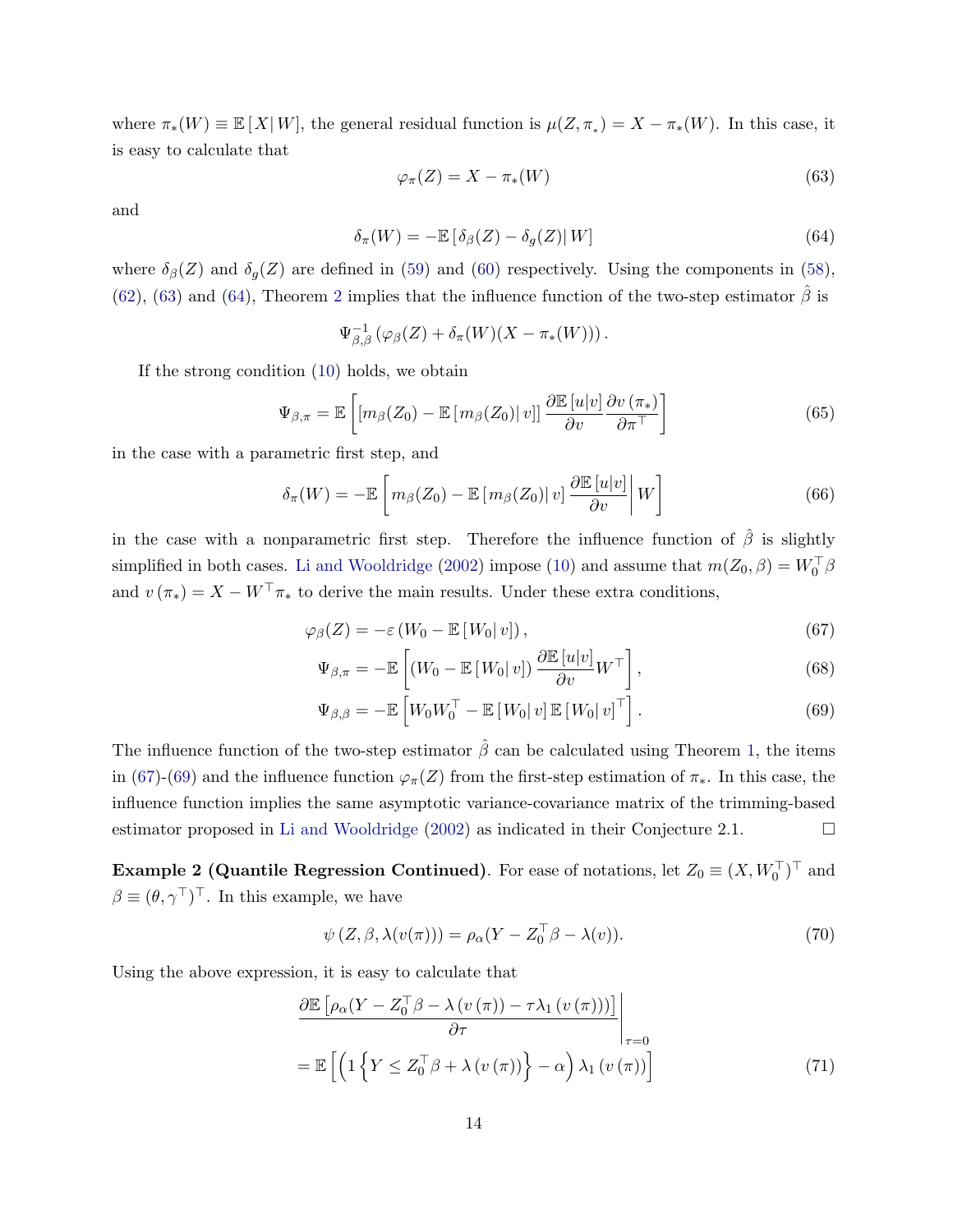for any functions  $\lambda(v(\pi))$  and  $\lambda_1(v(\pi))$  of  $v(\pi)$ , which implies that

$$
\psi_{\lambda} (Z, \beta, \lambda (v(\pi))) = 1 \left\{ Y \le Z_0^{\top} \beta + \lambda (v(\pi)) \right\} - \alpha.
$$
 (72)

Applying the above expression to the first-order condition [\(29\)](#page-7-1), we see that  $h(v(\pi); \beta, \pi)$  is the conditional  $\alpha$ -quantile function of  $Y - Z_0^{\top} \beta$  given  $v(\pi)$ , and therefore<sup>[4](#page-14-0)</sup>

<span id="page-14-2"></span><span id="page-14-1"></span>
$$
h\left(v\left(\pi_{*}\right)\,;\beta_{*},\pi_{*}\right)=Q_{u|v}^{\alpha}\left(v\right)=\lambda_{*}(v). \tag{73}
$$

Let  $f_{\varepsilon}(\cdot|Z_0, v(\pi))$  denote the conditional density function of  $\varepsilon$  given  $(Z_0^{\top}, v(\pi))^{\top}$ . By  $(70)$ , it is easy to calculate that

$$
\psi_{\beta}\left(Z,\beta,\lambda\left(v\left(\pi\right)\right)\right)=\left(1\left\{ Y\leq Z_{0}^{\top}\beta+\lambda\left(v\left(\pi\right)\right)\right\} -\alpha\right)Z_{0},\tag{74}
$$

$$
\psi_{\lambda,\beta}\left(Z,\beta,\lambda\left(v\left(\pi\right)\right)\right)=f_{\varepsilon}\left(Z_{0}^{\top}\left(\beta-\beta_{*}\right)+\lambda\left(v\left(\pi\right)\right)-\lambda_{*}\left(v\right)\middle|Z_{0},v\left(\pi\right)\right)Z_{0},\tag{75}
$$

$$
\psi_{\beta,\beta}\left(Z,\beta,\lambda\left(v\left(\pi\right)\right)\right) = f_{\varepsilon}\left(Z_0^{\top}\left(\beta-\beta_*\right) + \lambda\left(v\left(\pi\right)\right) - \lambda_*(v)\right)Z_0, v\left(\pi\right)\right)Z_0Z_0^{\top},\tag{76}
$$

$$
\psi_{\lambda,\lambda}(Z,\beta,\lambda(v(\pi))) = f_{\varepsilon}\left(Z_0^{\top}(\beta-\beta_*)+\lambda(v(\pi))-\lambda_*(v)\Big|Z_0,v(\pi)\right),\tag{77}
$$

and  $\psi_{\beta,\lambda} (Z,\beta,\lambda(v(\pi))) = \psi_{\lambda,\beta} (Z,\beta,\lambda(v(\pi)))$  for any function  $\lambda(v(\pi))$  of  $v(\pi)$ .

Using [\(73\)](#page-14-1)-[\(77\)](#page-14-2), we get

$$
\varphi_{\beta}(Z) = (1\{\varepsilon \le 0\} - \alpha) \left( Z_0 - g_*(v) \right),\tag{78}
$$

$$
\delta_{\beta}(Z) = f_{\varepsilon}(0|Z_0, v) (Z_0 - g_*(v)) \frac{\partial Q_{u|v}^{\alpha}(v)}{\partial v}, \tag{79}
$$

$$
\delta_g(Z) = (1\{\varepsilon \le 0\} - \alpha) \frac{\partial g_*(v)}{\partial v}, \text{ and}
$$
\n(80)

$$
\Psi_{\beta,\pi} = \mathbb{E}\left[ \left( f_{\varepsilon}\left(0|Z_0,v\right)\left(Z_0 - g_*(v)\right) \frac{\partial Q_{u|v}^{\alpha}(v)}{\partial v} - \left(1\left\{\varepsilon \le 0\right\} - \alpha\right) \frac{\partial g_*(v)}{\partial v} \right) \frac{\partial v(\pi_*)}{\partial \pi^{\top}} \right] \tag{81}
$$

when  $\pi_*$  is a finite-dimensional parameter vector, where

<span id="page-14-7"></span><span id="page-14-6"></span><span id="page-14-4"></span><span id="page-14-3"></span>
$$
g_*\left(v\right) = \frac{\mathbb{E}\left[f_\varepsilon\left(0|Z_0,v\right)Z_0|v\right]}{\mathbb{E}\left[f_\varepsilon\left(0|Z_0,v\right)|v\right]}.
$$

From [\(73\)](#page-14-1)-[\(77\)](#page-14-2), the Hessian matrix takes the following form

<span id="page-14-5"></span>
$$
\Psi_{\beta,\beta} = -\mathbb{E}\left[f_{\varepsilon}\left(0|Z_0,v\right)\left(Z_0Z_0^{\top} - g_*(v)g_*(v)^{\top}\right)\right].\tag{82}
$$

Using the components in [\(78\)](#page-14-3), [\(81\)](#page-14-4) and [\(82\)](#page-14-5), the influence function of  $\hat{\beta}$ , when the influence function of the estimator  $\hat{\pi}$  of  $\pi_*$  is  $\varphi_{\pi}(Z_i)$ , can be readily computed using Theorem [1.](#page-8-0)

When the control variable  $v(\pi_*)$  is nonparametrically specified as the residual from the reduced form, i.e.,

$$
v\left(\pi_{*}\right)=X-\pi_{*}(W)
$$

<span id="page-14-0"></span><sup>&</sup>lt;sup>4</sup>To make the notation consistent to Thereom [1,](#page-8-0) we suppress the dependence of  $\beta_*$  and  $\lambda_*(v)$  on  $\alpha$ .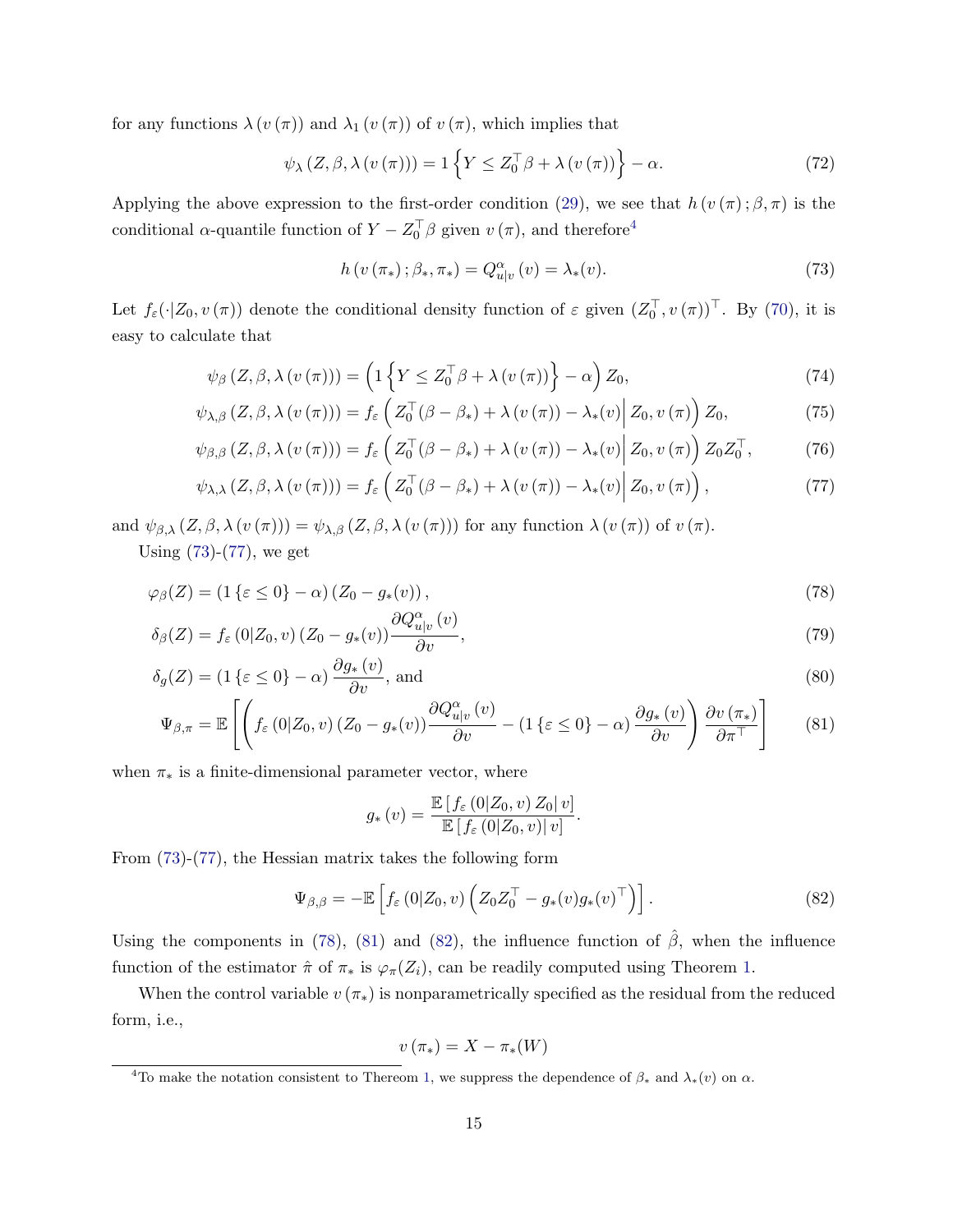where  $\pi_*(w) = Q^{\tilde{\alpha}}_{X|W}(w)$  denotes the conditional  $\tilde{\alpha}$ -quantile function of X given W for some  $\tilde{\alpha} \in (0, 1)$ , the first-stage residual function becomes

$$
\mu(Z,\pi_*)=1\{X\leq \pi_*(W)\}-\tilde{\alpha}.
$$

Therefore in this case,

<span id="page-15-1"></span>
$$
\varphi_{\pi}(Z) = -\frac{1\left\{X \le \pi_*(W)\right\} - \tilde{\alpha}}{f_{X|W}(\pi_*(W))}
$$
\n(83)

where  $f_{X|W}(\cdot)$  denotes the conditional density of X given W, and

<span id="page-15-2"></span>
$$
\delta_{\pi}(W) = -\mathbb{E}\left[\delta_{\beta}(Z) - \delta_{g}(Z)\right|W\right]
$$
\n(84)

where  $\delta_{\beta}(Z)$  and  $\delta_{q}(Z)$  are defined in [\(79\)](#page-14-6) and [\(80\)](#page-14-7) respectively. Using the components in [\(78\)](#page-14-3), [\(82\)](#page-14-5), [\(83\)](#page-15-1) and [\(84\)](#page-15-2), Theorem [2](#page-11-3) implies that the influence function of the two-step estimator in this case is

$$
\Psi_{\beta,\beta}^{-1}\left(\varphi_{\beta}(Z) - \delta_{\pi}(W)\frac{1\left\{X_i \leq \pi_*(W)\right\} - \tilde{\alpha}}{f_{X|W}(\pi_*(W))}\right). \tag{85}
$$

If the strong condition [\(20\)](#page-5-0) holds, we get

<span id="page-15-3"></span>
$$
\Psi_{\beta,\pi} = \mathbb{E}\left[f_{\varepsilon}\left(0|Z_0,v\right)\left(Z_0 - g_*(v)\right)\frac{\partial Q_{u|v}^{\alpha}(v)}{\partial v}W^{\top}\right]
$$
\n(86)

in the case with a parametric first step, and

$$
\delta_{\pi}(W) = -\mathbb{E}\left[f_{\varepsilon}(0|Z_0, v) (Z_0 - g_*(v)) \frac{\partial Q_{u|v}^{\alpha}(v)}{\partial v} \middle| W\right]
$$
\n(87)

in the case with a nonparametric first step. Therefore the influence function of  $\hat{\beta}$  is slightly simplified in both cases. Moreover, under [\(17\)](#page-4-5) and [\(20\)](#page-5-0), the asymptotic variance of  $\hat{\beta}$  implied by its influence function (which can be calculated using [\(78\)](#page-14-3), [\(82\)](#page-14-5) and [\(86\)](#page-15-3)) is similar to the one stated in Theorem 3.1 in [Lee](#page-16-4) [\(2007\)](#page-16-4).

### <span id="page-15-0"></span>6 Conclusion

In this paper, we derive the influence function of semiparametric two-step estimators where a unknown function/control variable is estimated in a first-step estimation which can be parametric, semiparametric or fully nonparametric. The influence function is derived under an index restriction that is imposed directly on the control variable and hence is weaker than the commonly adopted identification condition in the literature, which is imposed on all exogenous variables. As a result, the influence function formula derived in this paper contains an additional term which is not negligible in general. The general influence function formula is illustrated in a mean regression example,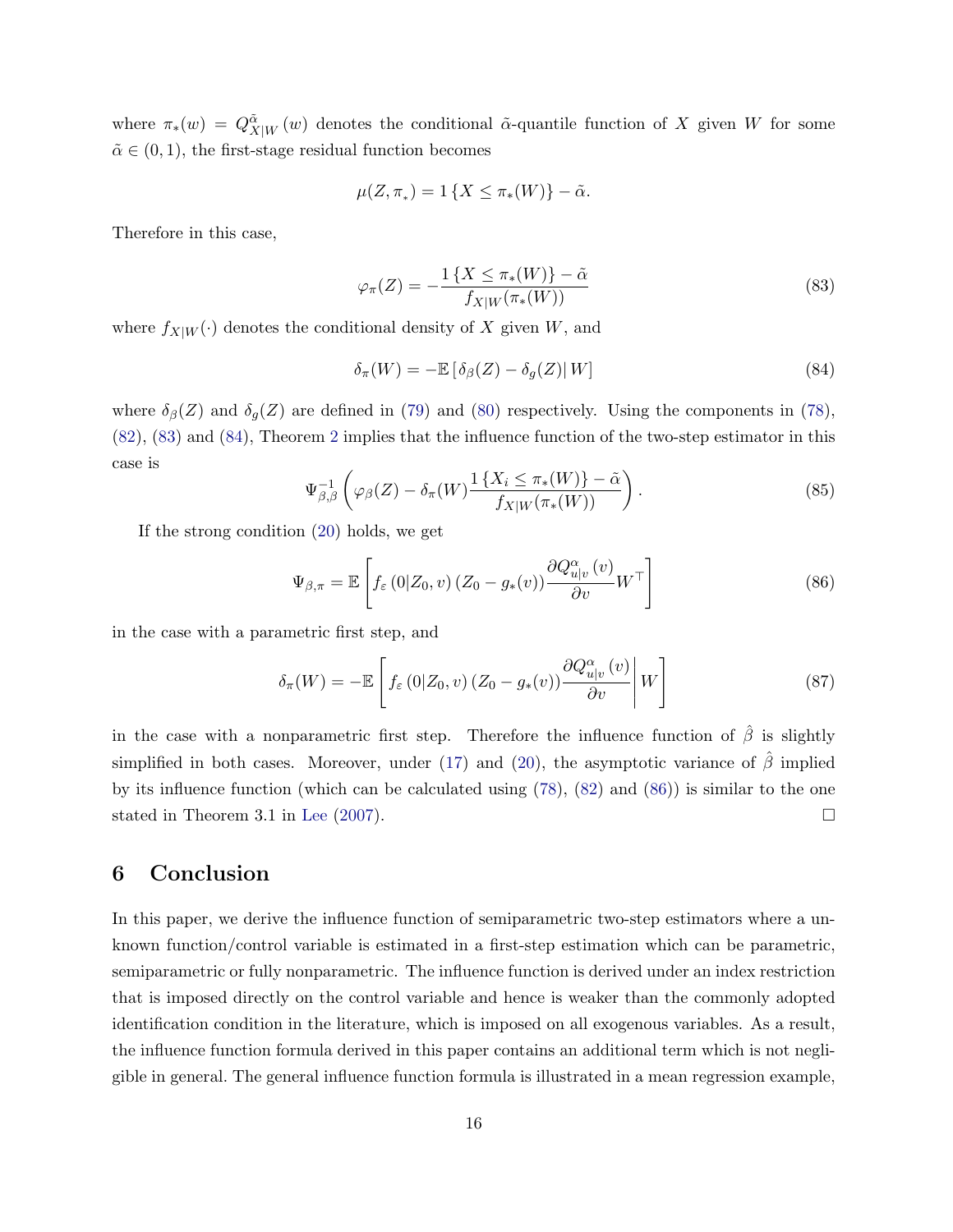a quantile regression example and a sample selection example where the control variable approach is applied for identification and consistent estimation of structural parameters with endogenous explanatory variables.

### References

- <span id="page-16-12"></span>AHN, H., AND J. L. POWELL (1993): "Semiparametric estimation of censored selection models with a nonparametric selection mechanism," Journal of Econometrics, 58(1-2), 3–29.
- <span id="page-16-7"></span>AUERBACH, E. (2019): "Identification and estimation of a partially linear regression model using network data," arXiv preprint arXiv:1903.09679.
- <span id="page-16-2"></span>BLUNDELL, R. W., AND J. L. POWELL (2004): "Endogeneity in semiparametric binary response models," The Review of Economic Studies, 71(3), 655–679.
- <span id="page-16-9"></span>Cavanagh, C., and R. P. Sherman (1998): "Rank estimators for monotonic index models," Journal of Econometrics, 84(2), 351–382.
- <span id="page-16-8"></span>Heckman, J. J. (1976): "The common structure of statistical models of truncation, sample selection and limited dependent variables and a simple estimator for such models," in Annals of economic and social measurement, volume 5, number 4, pp. 475–492. NBER.
- <span id="page-16-10"></span>Ichimura, H. (1993): "Semiparametric least squares (SLS) and weighted SLS estimation of single-index models," Journal of Econometrics, 58(1-2), 71–120.
- <span id="page-16-0"></span>Imbens, G. W., and W. K. Newey (2009): "Identification and estimation of triangular simultaneous equations models without additivity," Econometrica, 77(5), 1481–1512.
- <span id="page-16-6"></span>Johnsson, I., and H. R. Moon (2015): "Estimation of peer effects in endogenous social networks: control function approach," Review of Economics and Statistics, pp. 1–51.
- <span id="page-16-4"></span>Lee, S. (2007): "Endogeneity in quantile regression models: A control function approach," Journal of Econometrics, 141(2), 1131–1158.
- <span id="page-16-3"></span>LI,  $Q_{\cdot}$ , AND J. M. WOOLDRIDGE (2002): "Semiparametric estimation of partially linear models for dependent data with generated regressors," Econometric Theory, 18(3), 625–645.
- <span id="page-16-13"></span>Newey, W. K. (1994): "The asymptotic variance of semiparametric estimators," Econometrica: Journal of the Econometric Society, pp. 1349–1382.
- <span id="page-16-5"></span>(2009): "Two-step series estimation of sample selection models," The Econometrics Journal, 12, S217–S229.
- <span id="page-16-11"></span>POWELL, J. L., J. H. STOCK, AND T. M. STOKER (1989): "Semiparametric estimation of index coefficients," Econometrica: Journal of the Econometric Society, pp. 1403–1430.
- <span id="page-16-1"></span>Rivers, D., and Q. H. Vuong (1988): "Limited information estimators and exogeneity tests for simultaneous probit models," Journal of econometrics, 39(3), 347–366.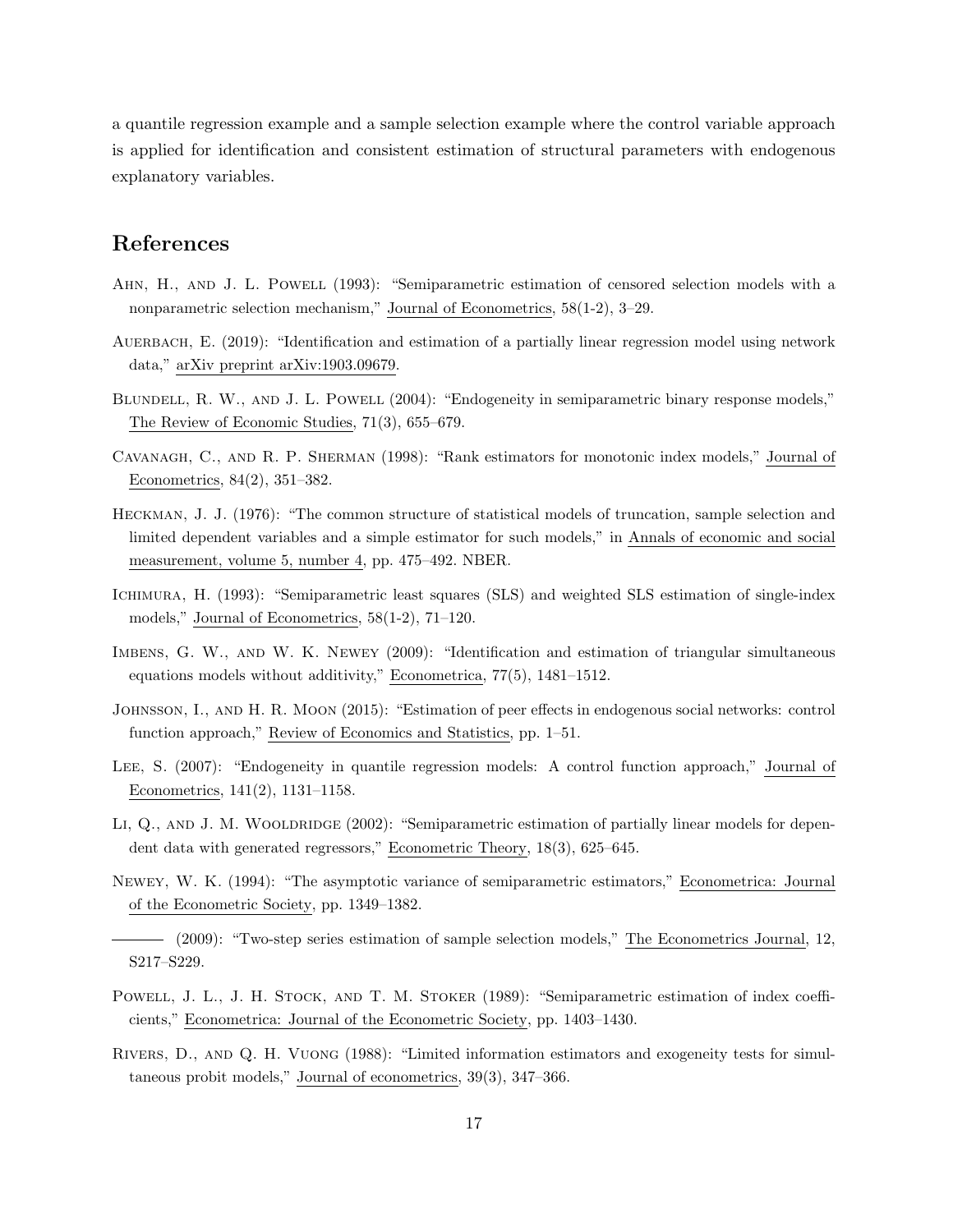## Appendix

### <span id="page-17-0"></span>A Proof of Theorem [1](#page-8-0)

The theorem is proved using the arguments in Sections 2 and 3 of [Newey](#page-16-13) [\(1994\)](#page-16-13). Specifically, (3.10) in [Newey](#page-16-13) [\(1994\)](#page-16-13) shows that the influence function of  $\hat{\beta}$  can be derived from [\(31\)](#page-7-2), and it takes the following form

$$
-\left(\frac{\partial \mathbb{E}\left[J(Z,\beta_*,\pi_*)\right]}{\partial \beta^{\top}}\right)^{-1}\left(J(Z,\beta_*,\pi_*)+\eta(Z)\right) \tag{88}
$$

where  $\eta(Z)$  satisfies  $\mathbb{E}[\eta(Z)] = 0$  and

<span id="page-17-1"></span>
$$
\frac{\partial \mathbb{E}\left[J(Z,\beta_*,\pi_{*,\tau})\right]}{\partial \tau} = \mathbb{E}\left[\eta(Z)\frac{\partial \ln(f_{z,\tau}(Z))}{\partial \tau}\right]
$$
(89)

where  $f_{z,\tau}(\cdot)$  denotes any one-dimensional path of density of Z indexed by  $\tau \in \mathbb{R}$  such that the path hits the true density at  $\tau = 0$ , and  $\pi_{*,\tau}$  is the counterpart of  $\pi_*$  under the path density  $f_{z,\tau}(\cdot)$ . Let  $\varphi_{\pi}(Z)$  denote the influence function of the first-step estimator, that is  $\mathbb{E}[\varphi_{\pi}(Z)] = 0$  and

<span id="page-17-2"></span>
$$
\frac{\partial \pi_{*,\tau}}{\partial \tau} = \mathbb{E}\left[\varphi_{\pi}(Z) \frac{\partial \ln(f_{z,\tau}(Z))}{\partial \tau}\right].
$$
\n(90)

From  $(89)$  and  $(90)$ , we get

$$
\eta(Z) = \frac{\partial \mathbb{E}\left[J(Z, \beta_*, \pi_*)\right]}{\partial \pi^{\top}} \varphi_{\pi}(Z)
$$

and hence the influence function of  $\hat{\beta}$  is

$$
-\left(\frac{\partial \mathbb{E}\left[J(Z,\beta_*,\pi_*)\right]}{\partial \beta^\top}\right)^{-1}\left(J(Z,\beta_*,\pi_*)+\frac{\partial \mathbb{E}\left[J(Z,\beta_*,\pi_*)\right]}{\partial \pi^\top}\varphi_\pi(Z)\right) \tag{91}
$$

by [Newey](#page-16-13) [\(1994\)](#page-16-13). It remains to find the explicit forms of  $J(Z, \beta_*, \pi_*), \partial \mathbb{E}[J(Z, \beta_*, \pi_*)]/\partial \pi^{\top}$  and  $\partial \mathbb{E}[J(Z,\beta_*,\pi_*)]/\partial \beta^{\top}$ , which are calculated below in [\(98\)](#page-18-1), [\(104\)](#page-19-2) and [\(105\)](#page-20-1) respectively.

The rest of the proof proceeds in three steps. Step 1 and Step 2 contain auxiliary results which are used in Step 3. The main result of the theorem is proved in Step 3.

Step 1. In this step, we show that

<span id="page-17-4"></span>
$$
\mathbb{E}\left[\psi_{\lambda}\left(Z,\beta_{*},\lambda_{*}\left(v\right)\right)|v\right]=0.\tag{92}
$$

First note that  $h(v(\pi); \beta, \pi)$  satisfies the first-order condition

<span id="page-17-3"></span>
$$
\mathbb{E}\left[\psi_{\lambda}\left(Z,\beta,h\left(v\left(\pi\right);\beta,\pi\right)\right)\lambda\left(v\left(\pi\right)\right)\right]=0\tag{93}
$$

for any function  $\lambda(v(\pi))$  of  $v(\pi)$ . Evaluating [\(93\)](#page-17-3) at  $(\beta_*, \pi_*)$  and using  $h(v(\pi_*); \beta_*, \pi_*) = \lambda_*(v)$ , we obtain

$$
\mathbb{E}\left[\psi_{\lambda}(Z,\beta_*,\lambda_*(v))\lambda(v)\right]=0
$$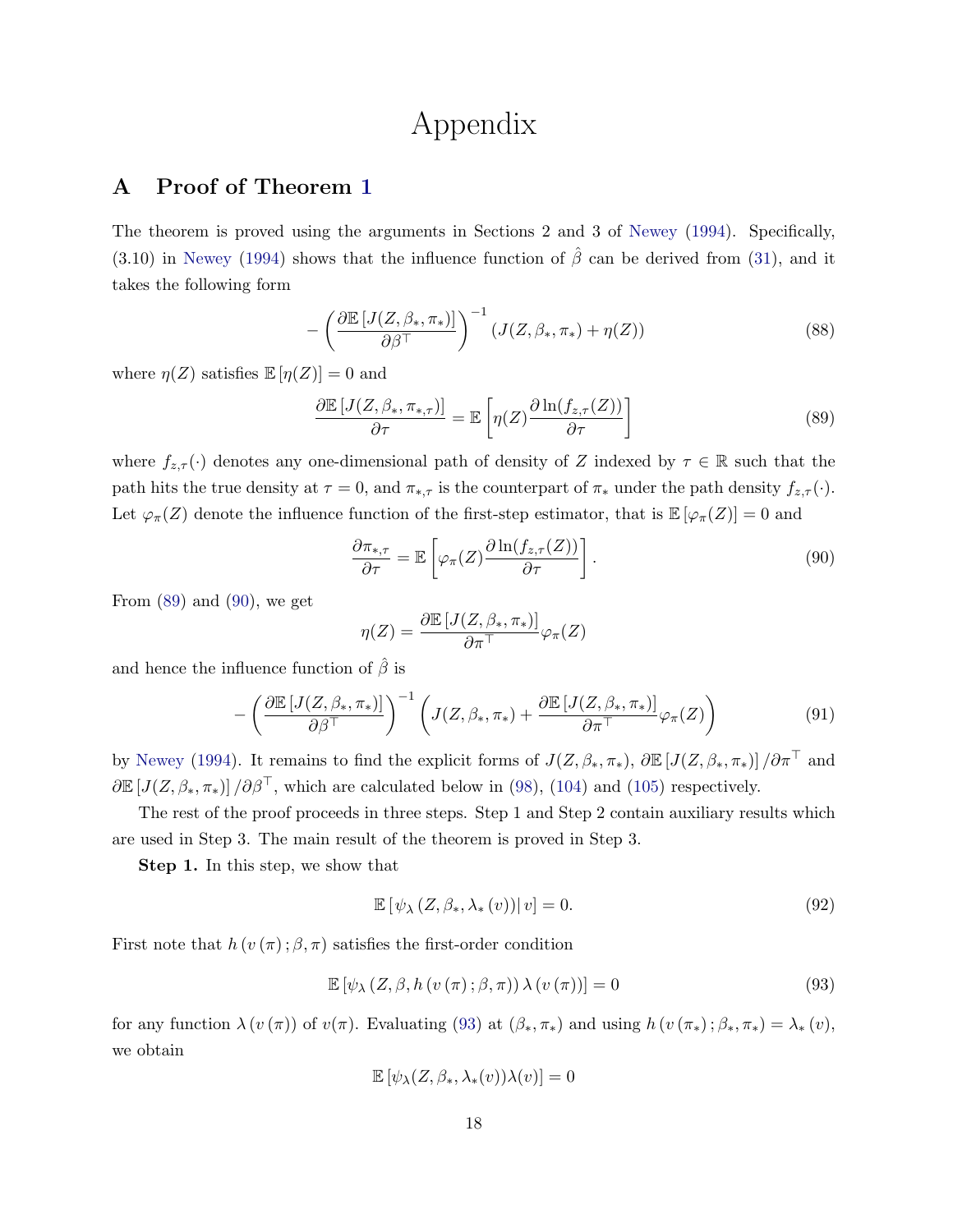for any function  $\lambda(v)$  of v, which immediately implies [\(92\)](#page-17-4).

**Step 2.** In this step, we show that for any  $\pi$ ,

<span id="page-18-2"></span>
$$
\frac{\partial h\left(v\left(\pi\right);\beta_{\ast},\pi\right)}{\partial\beta} = -\frac{\mathbb{E}\left[\psi_{\lambda,\beta}\left(Z,\beta_{\ast},h\left(v\left(\pi\right);\beta_{\ast},\pi\right)\right)|v\left(\pi\right)\right]}{\mathbb{E}\left[\psi_{\lambda,\lambda}\left(Z,\beta_{\ast},h\left(v\left(\pi\right);\beta_{\ast},\pi\right)\right)|v\left(\pi\right)\right]}.
$$
\n(94)

Differentiating [\(93\)](#page-17-3) with respect to  $\beta$  and applying the chain rule, we obtain

$$
0 = \mathbb{E}\left[\left(\psi_{\lambda,\beta}(Z,\beta,h(v(\pi);\beta,\pi)) + \psi_{\lambda,\lambda}(Z,\beta,h(v(\pi);\beta,\pi))\frac{\partial h(v(\pi);\beta,\pi)}{\partial \beta}\right)\lambda(v(\pi))\right] \quad (95)
$$

for any function  $\lambda(v(\pi))$  of  $v(\pi)$ , which implies that

<span id="page-18-4"></span>
$$
0 = \mathbb{E}\left[\psi_{\lambda,\beta}\left(Z,\beta_*,h\left(v\left(\pi\right);\beta_*,\pi\right)\right) + \psi_{\lambda,\lambda}\left(Z,\beta_*,h\left(v\left(\pi\right);\beta_*,\pi\right)\right) \frac{\partial h\left(v\left(\pi\right);\beta_*,\pi\right)}{\partial\beta}\middle| v\left(\pi\right)\right],\tag{96}
$$

from which and the observation that  $\partial h(v(\pi);\beta_*,\pi)/\partial \beta$  is a function of  $v(\pi)$ , we get

<span id="page-18-3"></span>
$$
0 = \mathbb{E} \left[ \psi_{\lambda,\beta} \left( Z, \beta_*, h \left( v \left( \pi \right); \beta_*, \pi \right) \right) \middle| v \left( \pi \right) \right] + \mathbb{E} \left[ \psi_{\lambda,\lambda} \left( Z, \beta_*, h \left( v \left( \pi \right); \beta_*, \pi \right) \right) \middle| v \left( \pi \right) \right] \frac{\partial h \left( v \left( \pi \right); \beta_*, \pi \right)}{\partial \beta}.
$$
\n(97)

The claim in [\(94\)](#page-18-2) follows from [\(97\)](#page-18-3).

**Step 3.** We prove the claim of the theorem in this step. First, by the definition of  $J(Z, \beta_*, \pi_*)$ in [\(32\)](#page-7-3) and the definition of  $g_*(v_i)$  in [\(33\)](#page-8-3), and the expression in [\(94\)](#page-18-2), we get

<span id="page-18-1"></span>
$$
J(Z, \beta_*, \pi_*) = \psi_{\beta} (Z, \beta_*, \lambda_*(v)) + \psi_{\lambda} (Z, \beta_*, \lambda_*(v)) \frac{\partial h(v(\pi_*); \beta_*, \pi_*)}{\partial \beta}
$$
  
=  $\psi_{\beta} (Z, \beta_*, \lambda_*(v)) - g_*(v) \psi_{\lambda} (Z, \beta_*, \lambda_*(v)) = \varphi_{\beta} (Z_i).$  (98)

Next from [\(31\)](#page-7-2), we observe that

$$
\frac{\partial \mathbb{E}\left[J(Z,\beta_*,\pi_*)\right]}{\partial \pi^{\top}} = \mathbb{E}\left[\psi_{\beta,\lambda}\left(Z,\beta_*,\lambda_*(v)\right)\frac{d}{d\pi^{\top}}h\left(v\left(\pi_*\right);\beta_*,\pi_*\right)\right] \n+ \mathbb{E}\left[\psi_{\lambda,\lambda}\left(Z,\beta_*,\lambda_*(v)\right)\frac{\partial h\left(v\left(\pi_*\right);\beta_*,\pi_*\right)}{\partial \beta}\frac{d}{d\pi^{\top}}h\left(v\left(\pi_*\right);\beta_*,\pi_*\right)\right] \n- \mathbb{E}\left[\psi_{\lambda}\left(Z,\beta_*,\lambda_*(v)\right)\frac{d}{d\pi^{\top}}g\left(v\left(\pi_*\right);\pi_*\right)\right],
$$
\n(99)

where  $g(v(\pi);\pi) \equiv -\partial h(v(\pi);\beta_*,\pi)/\partial \beta$ . We recall that  $\pi$  enters  $h(v(\pi);\beta,\pi)$  in two places, first as an argument of  $v(\pi)$  and second as a way of changing the entire functional form of  $h(v(\pi); \beta, \pi)$ . We will use the following notation to distinguish the two roles played by  $\pi$ :

<span id="page-18-0"></span>
$$
\frac{d}{d\pi^{\top}}h(v(\pi_1);\beta_*,\pi_2)\equiv \frac{\partial h(v(\pi_1);\beta_*,\pi_2)}{\partial \pi_1^{\top}}+\frac{\partial h(v(\pi_1);\beta_*,\pi_2)}{\partial \pi_2^{\top}}.
$$

So we have

<span id="page-18-5"></span>
$$
\frac{d}{d\pi^{\top}}h\left(v\left(\pi_{*}\right);\beta_{*},\pi_{*}\right)\equiv\frac{\partial h\left(v\left(\pi_{*}\right);\beta_{*},\pi_{*}\right)}{\partial\pi_{1}^{\top}}+\frac{\partial h\left(v\left(\pi_{*}\right);\beta_{*},\pi_{*}\right)}{\partial\pi_{2}^{\top}}.\tag{100}
$$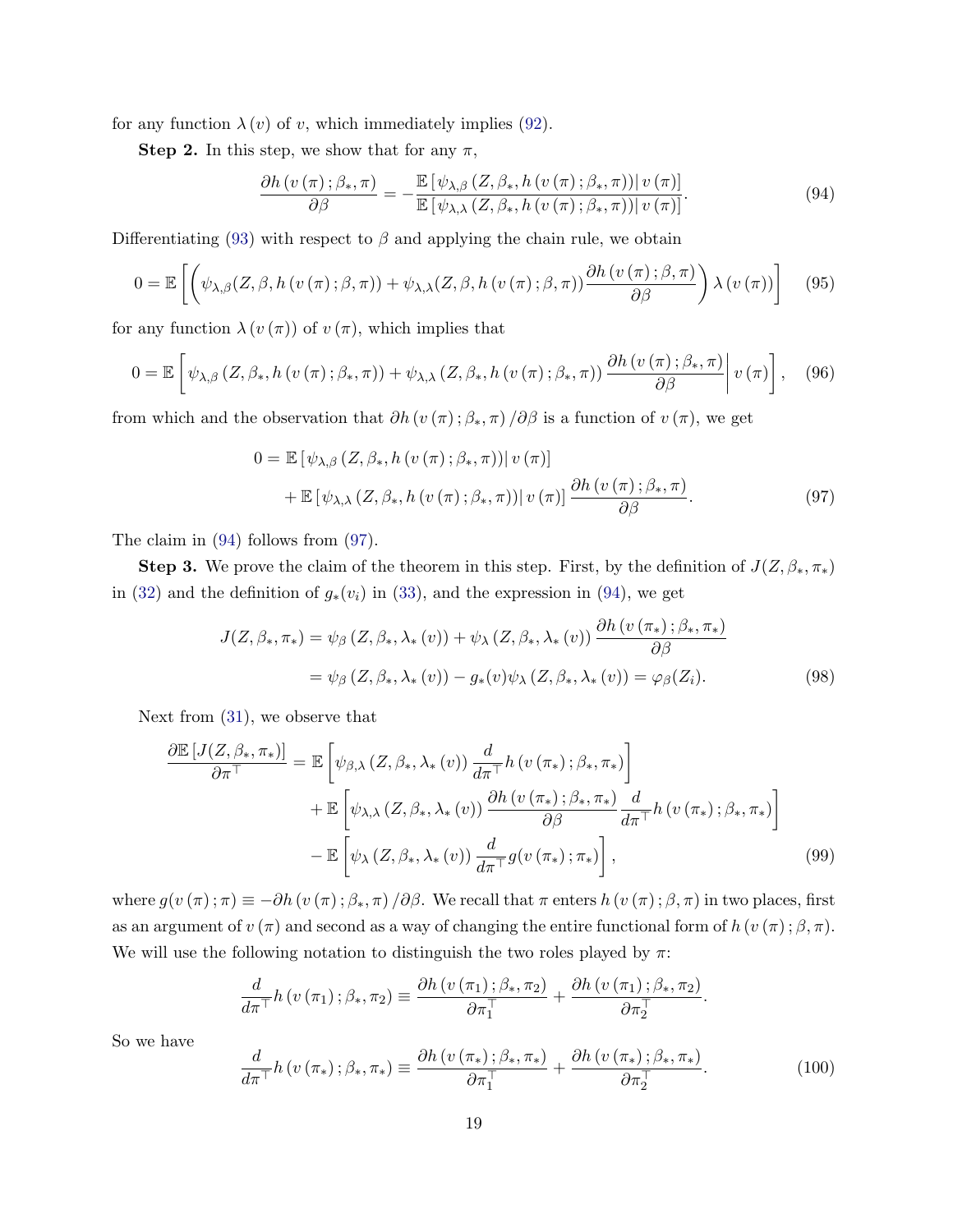Moreover because  $h(v(\pi_*)\,;\beta_*,\pi_*)=\lambda_*(v)$ , we can see that

<span id="page-19-3"></span><span id="page-19-0"></span>
$$
\frac{\partial h\left(v\left(\pi_*\right);\beta_*,\pi_*\right)}{\partial \pi_1^\top} = \frac{\partial \lambda_*\left(v(\pi_*)\right)}{\partial v} \frac{\partial v\left(\pi_*\right)}{\partial \pi^\top}.\tag{101}
$$

We also note that  $\partial h(v(\pi_*); \beta_*, \pi_*) / \partial \pi_2^{\top}$  is a function of  $v(\pi_*) = v$ , which together with [\(96\)](#page-18-4) and the definition of  $g_*(v)$  implies that

$$
\mathbb{E}\left[\psi_{\beta,\lambda}\left(Z,\beta_*,\lambda_*(v)\right)\frac{\partial h\left(v\left(\pi_*\right);\beta_*,\pi_*\right)}{\partial \pi_2^{\top}}\right] \n+ \mathbb{E}\left[\psi_{\lambda,\lambda}\left(Z,\beta_*,\lambda_*(v)\right)\frac{\partial h\left(v\left(\pi_*\right);\beta_*,\pi_*\right)}{\partial \beta}\frac{\partial h\left(v\left(\pi_*\right);\beta_*,\pi_*\right)}{\partial \pi_2^{\top}}\right] \n= \mathbb{E}\left[\mathbb{E}\left[\psi_{\lambda,\beta}\left(Z,\beta_*,\lambda_*(v)\right)-g_*(v)\psi_{\lambda,\lambda}\left(Z,\beta_*,\lambda_*(v)\right)|v\right]\frac{\partial h\left(v\left(\pi_*\right);\beta_*,\pi_*\right)}{\partial \pi_2^{\top}}\right] = 0, \quad (102)
$$

where we also used  $\psi_{\beta,\lambda}(Z,\beta_*,\lambda_*(v)) = \psi_{\lambda,\beta}(Z,\beta_*,\lambda_*(v))$  almost surely. Therefore using [\(99\)](#page-18-0), [\(100\)](#page-18-5), [\(101\)](#page-19-3) and [\(102\)](#page-19-0), we get

$$
\frac{\partial \mathbb{E}\left[J(Z,\beta_*,\pi_*)\right]}{\partial \pi^{\top}} = \mathbb{E}\left[\left[\psi_{\lambda,\beta}\left(Z,\beta_*,\lambda_*(v)\right) - g_*(v)\psi_{\lambda,\lambda}\left(Z,\beta_*,\lambda_*(v)\right)\right] \frac{\partial \lambda_*\left(v(\pi_*)\right)}{\partial v} \frac{\partial v(\pi_*)}{\partial \pi^{\top}}\right] - \mathbb{E}\left[\psi_{\lambda}\left(Z,\beta_*,\lambda_*(v)\right) \frac{d}{d\pi^{\top}} g(v(\pi_*);\pi_*)\right].
$$
\n(103)

Note that

<span id="page-19-1"></span>
$$
\frac{d}{d\pi\tau}g(v(\pi);\pi)=\frac{\partial g(v(\pi_1);\pi_2)}{\partial \pi_1^{\top}}+\frac{\partial g(v(\pi_1);\pi_2)}{\partial \pi_2^{\top}}.
$$

So we have

<span id="page-19-2"></span>
$$
\frac{d}{d\pi^{\top}}g(v(\pi_*); \pi_*) = \frac{\partial g(v(\pi_*); \pi_*)}{\partial \pi_1^{\top}} + \frac{\partial g(v(\pi_*); \pi_*)}{\partial \pi_2^{\top}},
$$

where  $\partial g(v(\pi_*);\pi_*)/\partial \pi_2^{\top}$  is a function of  $v(\pi_*)=v$ . Therefore by [\(92\)](#page-17-4),

$$
\mathbb{E}\left[\psi_{\lambda}\left(Z,\beta_{*},\lambda_{*}\left(v\right)\right)\frac{d}{d\pi}\tau g(v\left(\pi_{*}\right);\pi_{*})\right] = \mathbb{E}\left[\psi_{\lambda}\left(Z,\beta_{*},\lambda_{*}\left(v\right)\right)\frac{\partial g(v\left(\pi_{*}\right);\pi_{*})}{\partial\pi_{1}^{\top}}\right] \n= \mathbb{E}\left[\psi_{\lambda}\left(Z,\beta_{*},\lambda_{*}\left(v\right)\right)\frac{\partial g(v\left(\pi_{*}\right);\pi_{*})}{\partial v}\frac{\partial v\left(\pi_{*}\right)}{\partial\pi^{\top}}\right],
$$

which together with [\(103\)](#page-19-1), the definition of  $g_*(v)$ , and  $\partial g(v(\pi_*) , \pi_*) / \partial v = \partial g_*(v) / \partial v$  implies that

$$
\frac{\partial \mathbb{E}\left[J(Z,\beta_*,\pi_*)\right]}{\partial \pi^{\top}} = \mathbb{E}\left[\left[\psi_{\lambda,\beta}\left(Z,\beta_*,\lambda_*(v)\right) - g_*(v)\psi_{\lambda,\lambda}\left(Z,\beta_*,\lambda_*(v)\right)\right] \frac{\partial \lambda_*(v(\pi_*))}{\partial v} \frac{\partial v(\pi_*)}{\partial \pi^{\top}}\right] - \mathbb{E}\left[\psi_{\lambda}\left(Z,\beta_*,\lambda_*(v)\right) \frac{\partial g_*(v)}{\partial v} \frac{\partial v(\pi_*)}{\partial \pi^{\top}}\right] = \Psi_{\beta,\pi}.
$$
\n(104)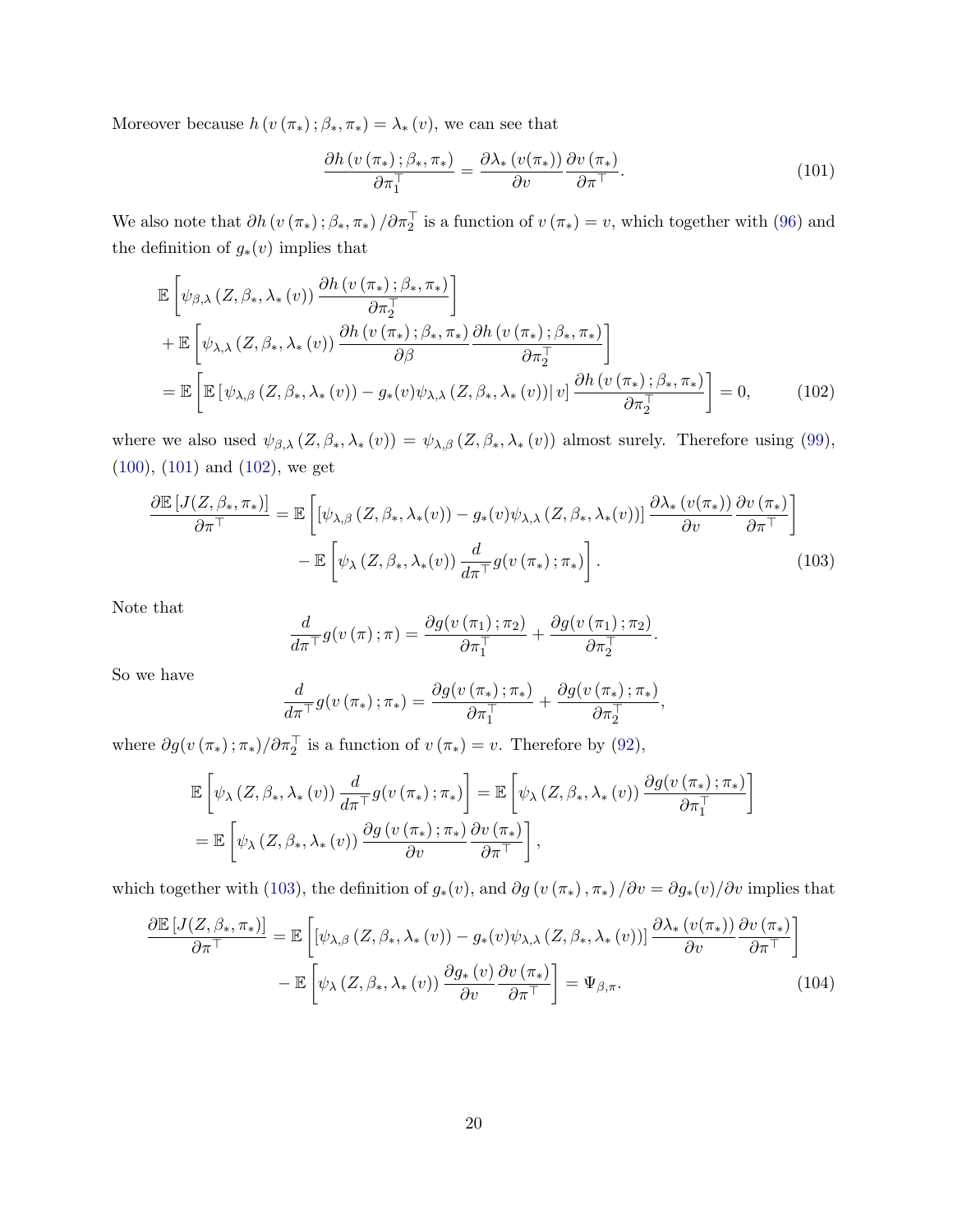Finally, we calculate  $\partial \mathbb{E}\left[J(Z,\beta_*,\pi_*)\right]/\partial \beta^\top.$  Specifically,

$$
\frac{\partial \mathbb{E}\left[J(Z,\beta_*,\pi_*)\right]}{\partial \beta^{\top}} = \mathbb{E}\left[\psi_{\beta,\beta}\left(Z,\beta_*,\lambda_*(v)\right) + \psi_{\beta,\lambda}\left(Z,\beta_*,\lambda_*(v)\right) \frac{\partial h\left(v\left(\pi_*\right);\beta_*,\pi_*\right)}{\partial \beta^{\top}}\right] \n+ \mathbb{E}\left[\frac{\partial h\left(v\left(\pi_*\right);\beta_*,\pi_*\right)}{\partial \beta}\psi_{\lambda,\beta}\left(Z,\beta_*,\lambda_*(v)\right)^{\top}\right] \n+ \mathbb{E}\left[\psi_{\lambda,\lambda}\left(Z,\beta_*,\lambda_*(v)\right) \frac{\partial h\left(v\left(\pi_*\right);\beta_*,\pi_*\right)}{\partial \beta}\frac{\partial h\left(v\left(\pi_*\right);\beta_*,\pi_*\right)}{\partial \beta^{\top}}\right] \n+ \mathbb{E}\left[\psi_{\lambda}\left(Z,\beta_*,\lambda_*(v)\right) \frac{\partial^2 h\left(v\left(\pi_*\right);\beta_*,\pi_*\right)}{\partial \beta \partial \beta^{\top}}\right],
$$

which together with [\(92\)](#page-17-4), [\(94\)](#page-18-2) and the definition of  $g_*(v)$  implies that

$$
\frac{\partial \mathbb{E}\left[J(Z,\beta_*,\pi_*)\right]}{\partial \beta^{\top}} = \mathbb{E}\left[\psi_{\beta,\beta}\left(Z,\beta_*,\lambda_*(v)\right) - \psi_{\beta,\lambda}\left(Z,\beta_*,\lambda_*(v)\right)g_*(v)^{\top}\right] \n- \mathbb{E}\left[g_*(v)\psi_{\lambda,\beta}\left(Z,\beta_*,\lambda_*(v)\right)^{\top}\right] + \mathbb{E}\left[\psi_{\lambda,\lambda}\left(Z,\beta_*,\lambda_*(v)\right)g_*(v)g_*(v)^{\top}\right] \n= \mathbb{E}\left[\psi_{\beta,\beta}\left(Z,\beta_*,\lambda_*(v)\right) - \psi_{\lambda,\lambda}\left(Z,\beta_*,\lambda_*(v)\right)g_*(v)g_*(v)^{\top}\right] = -\Psi_{\beta,\beta}, \quad (105)
$$

which finishes the proof.

## <span id="page-20-0"></span>B Sample Selection Model Continued

This section provides the details on calculating the influence function of the two-step estimator in the sample selection model discussed in Section [2.](#page-2-0) In this example, we have

<span id="page-20-5"></span><span id="page-20-2"></span><span id="page-20-1"></span>
$$
\psi(Z,\beta,\lambda(v(\pi))) = 2^{-1}d(Y - m(X,\beta) - \lambda(v(\pi)))^{2}.
$$
\n(106)

It is easy to calculate that

$$
\psi_{\lambda}(Z,\beta,\lambda(v(\pi))) = -d(Y - m(X,\beta) - \lambda(v(\pi))), \qquad (107)
$$

$$
\psi_{\beta}(Z,\beta,\lambda(v(\pi))) = -d(Y - m(X,\beta) - \lambda(v(\pi))) m_{\beta}(X,\beta), \qquad (108)
$$

$$
\psi_{\beta,\beta}(Z,\beta,\lambda(v(\pi))) = dm_{\beta}(X,\beta)m_{\beta}(X,\beta)^{\top} - d(Y - m(X,\beta) - \lambda(v(\pi))) m_{\beta,\beta}(X,\beta), \quad (109)
$$

$$
\psi_{\lambda,\beta}(Z,\beta,\lambda(v(\pi))) = dm_{\beta}(X,\beta) = \psi_{\beta,\lambda}(Z,\beta,\lambda(v(\pi))), \text{ and}
$$
\n(110)

$$
\psi_{\lambda,\lambda}(Z,\beta,\lambda(v(\pi)))=d,\tag{111}
$$

for any function  $\lambda(v(\pi))$  of  $v(\pi)$ , where

<span id="page-20-4"></span><span id="page-20-3"></span>
$$
m_{\beta}(X,\beta) \equiv \frac{\partial m(X,\beta)}{\partial \beta}
$$
 and  $m_{\beta,\beta}(X,\beta) \equiv \frac{\partial^2 m(X,\beta)}{\partial \beta \partial \beta^{\top}}$ .

By [\(107\)](#page-20-2), the first-order condition of the profiled nonparametric function  $h(v(\pi); \beta, \pi)$  can be written as

$$
\mathbb{E}\left[s\left(Y - m(X,\beta) - h(v(\pi); \beta, \pi)\right)\lambda(v(\pi))\right] = 0,
$$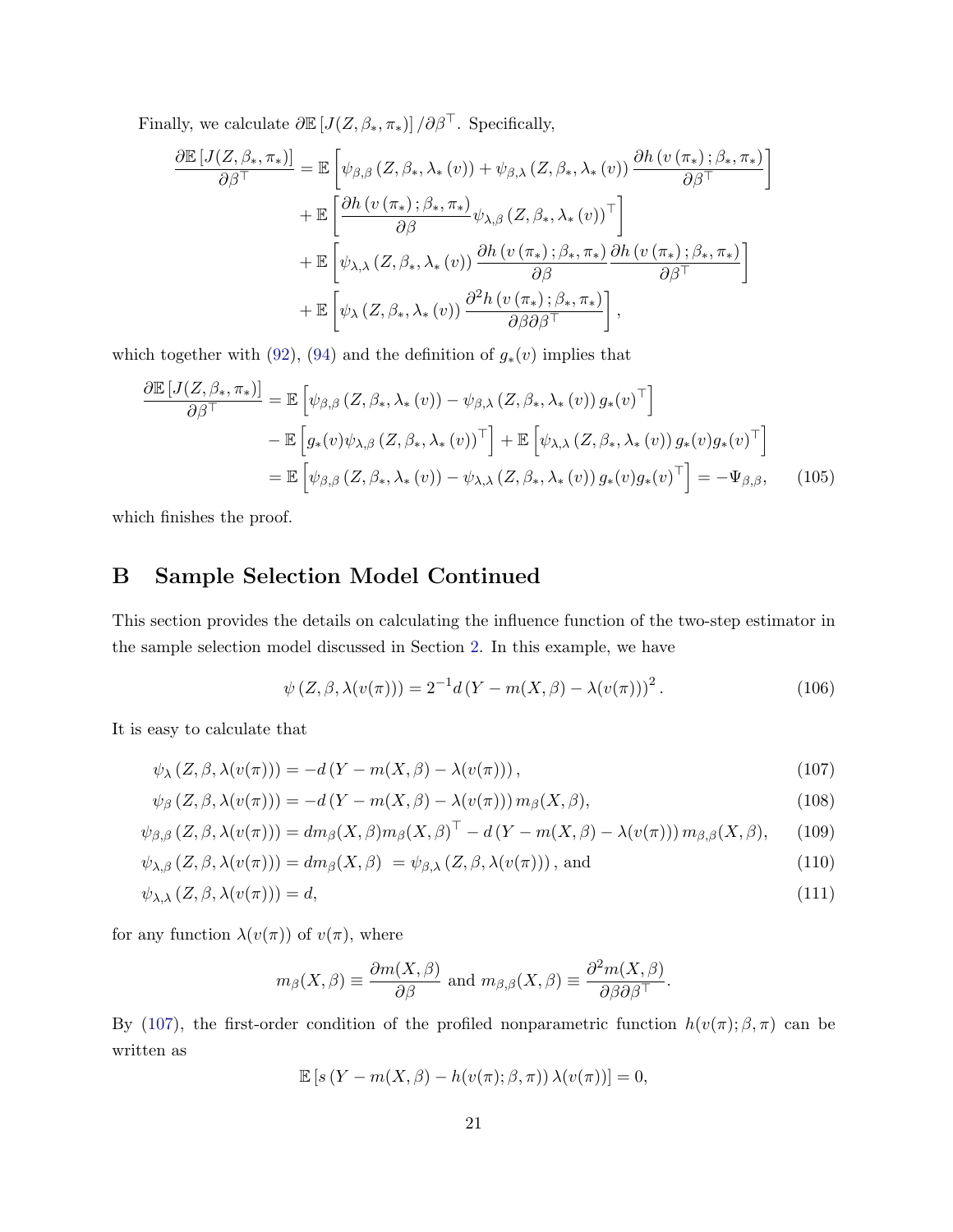which implies that in this example

$$
h(v(\pi); \beta, \pi) = \frac{\mathbb{E}\left[d(Y - m(X, \beta))\right|v(\pi)}{\mathbb{E}\left[d\right|v(\pi)\right]} = \mathbb{E}\left[Y - m(X, \beta)\right|v(\pi), d = 1],
$$

where the second equality is by

$$
\mathbb{E}\left[d(Y - m(X,\beta))\right]v(\pi) = \mathbb{E}\left[d\mathbb{E}\left[Y - m(X,\beta)\right]v(\pi), d\right]v(\pi)
$$
\n
$$
= \mathbb{E}\left[Y - m(X,\beta)\right]v(\pi), d = 1]\mathbb{E}\left[d\right]v(\pi).
$$

Recall that  $v \equiv v(\pi_*)$ , therefore

$$
h(v(\pi_*); \beta_*, \pi_*) = \mathbb{E}[u|v(\pi_*), d = 1] = \lambda_*(v)
$$

by the definition of  $\lambda_*(v)$ .

Let  $m_{\beta}(X) \equiv m_{\beta}(X, \beta_*)$ . By [\(33\)](#page-8-3), [\(110\)](#page-20-3) and [\(111\)](#page-20-4), we get

<span id="page-21-1"></span><span id="page-21-0"></span>
$$
g_*(v) = \frac{\mathbb{E}\left[dm_\beta(X)v\right]}{\mathbb{E}\left[d|v\right]} = \mathbb{E}\left[m_\beta(X)|v, d=1\right]
$$
\n(112)

where the second equality is by

$$
\mathbb{E}[dm_{\beta}(X)|v] = \mathbb{E}[d\mathbb{E}[m_{\beta}(X)|v,d]|v] = \mathbb{E}[m_{\beta}(X)|v,d=1]\mathbb{E}[d|v].
$$

By [\(33\)](#page-8-3), [\(35\)](#page-8-4), and [\(106\)](#page-20-5)-[\(112\)](#page-21-0), we have

$$
\varphi_{\beta}(Z) = -d\varepsilon \left( m_{\beta}(X) - \mathbb{E}\left[ m_{\beta}(X) | v, d = 1 \right] \right),\tag{113}
$$

$$
\delta_{\beta}(Z) = d\left[m_{\beta}(X) - \mathbb{E}\left[m_{\beta}(X)|v, d=1\right]\right] \frac{\partial \mathbb{E}\left[u\right|v, d=1]}{\partial v},\tag{114}
$$

$$
\delta_g(Z) = -d\varepsilon \frac{\partial \mathbb{E}\left[m_\beta(X)|v, d=1\right]}{\partial v},\tag{115}
$$

$$
\Psi_{\beta,\pi} = \mathbb{E}\left[ \left( \delta_{\beta}(Z) - \delta_{g}(Z) \right) \frac{\partial v(\pi_{*})}{\partial \pi^{\top}} \right], \text{ and} \tag{116}
$$

$$
\Psi_{\beta,\beta} = -\mathbb{E}\left[d\left(m_{\beta}(X)m_{\beta}(X)^{\top} - \mathbb{E}\left[m_{\beta}(X)|v,d=1\right]\mathbb{E}\left[m_{\beta}(X)|v,d=1\right]^{\top}\right)\right]
$$
(117)

when  $\pi_*$  is parametrically specified. Using the components in [\(113\)](#page-21-1), [\(116\)](#page-21-2) and [\(117\)](#page-21-3), the influence function of  $\hat{\beta}$  in this example can be readily computed using Theorem [1.](#page-8-0)

When  $\pi_*$  is nonparametrically specified,  $\pi_*(X, W) = \mathbb{E}[d(X, W)]$ . In this case  $v(X, W, \pi_*) =$  $\pi_*(X, W)$  and the general residual function in the first step is

<span id="page-21-5"></span><span id="page-21-4"></span><span id="page-21-3"></span><span id="page-21-2"></span>
$$
\mu(Z, \pi_*) = d - \pi_*(X, W).
$$

Therefore in this case

<span id="page-21-6"></span>
$$
\varphi_{\pi}(Z) = d - \pi_*(X, W) \tag{118}
$$